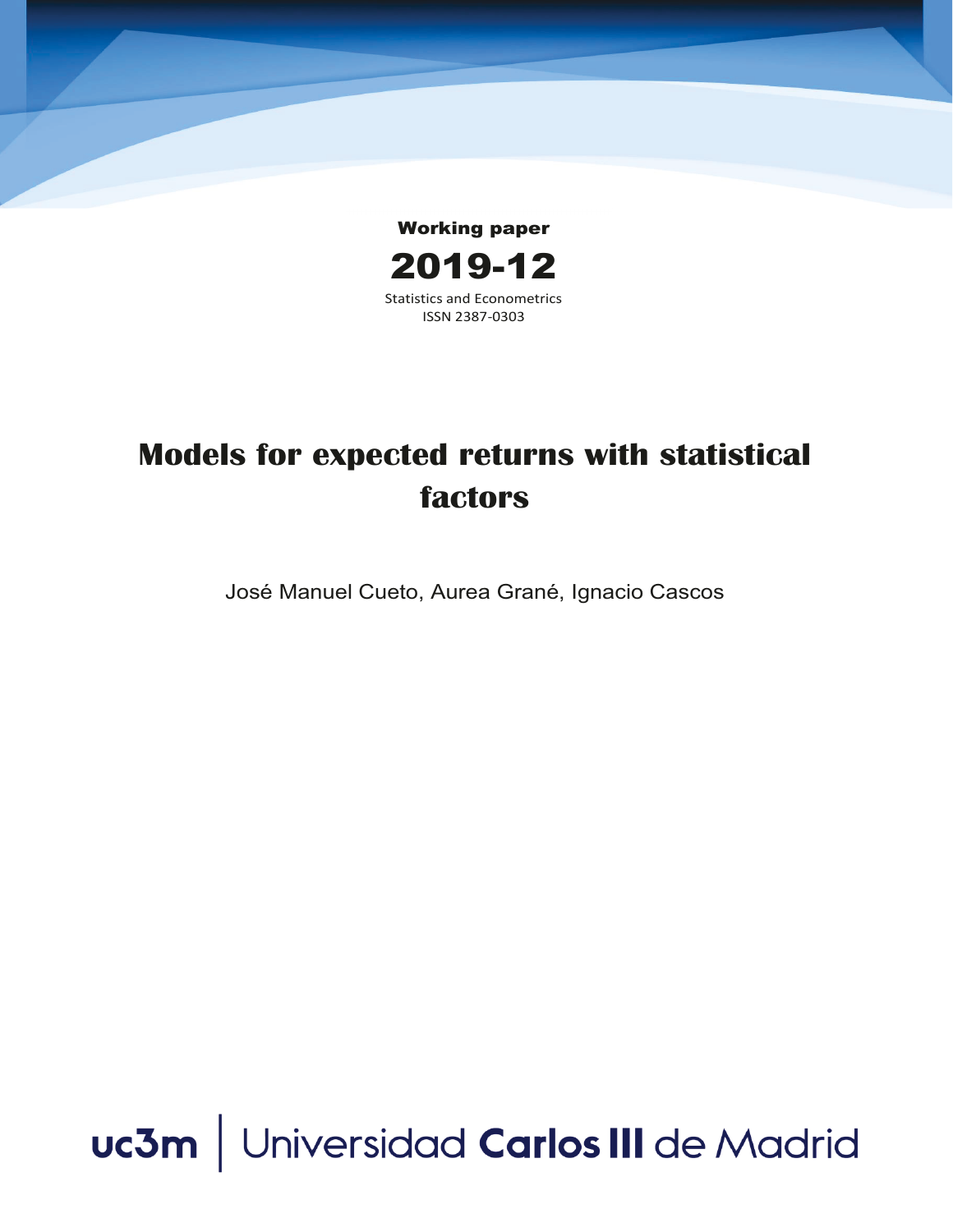

### Serie disponible en http://hdl.handle.net/10016/12

Creative Commons Reconocimiento-NoComercial- SinObraDerivada 3.0 España (CC BY-NC-ND 3.0 ES)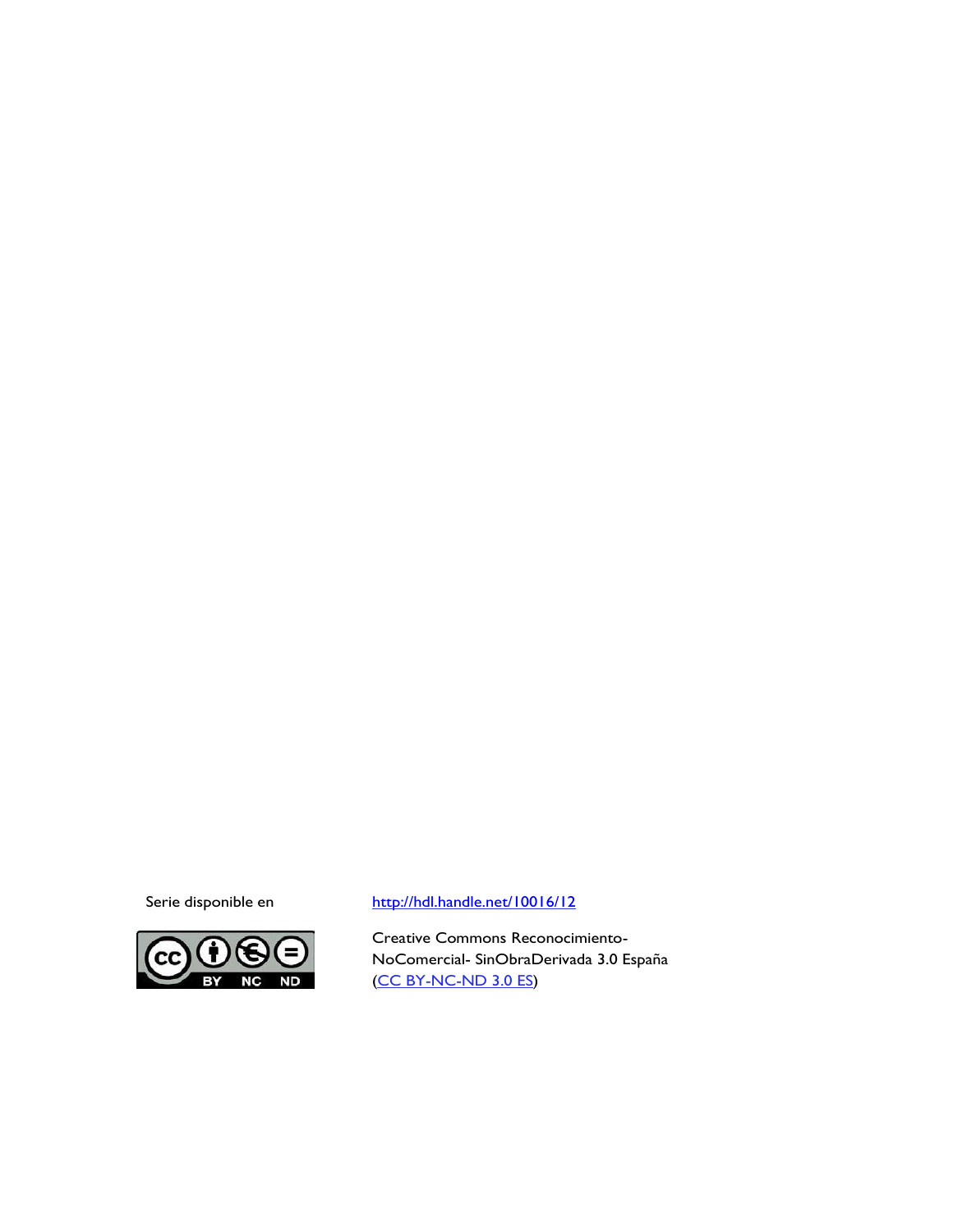# Models for expected returns with statistical factors

Cueto, J. M., Grané, A., and Cascos, I.

Department of Statistics, Universidad Carlos III de Madrid September 4, 2019

#### Abstract

In this paper we propose factor-models assembled out of three new factors and evaluate them on European Equities. The new factors are built from statistical measurements on stock prices, in particular, coefficient of variation, skewness and kurtosis. Data come from Reuters, correspond to nearly 2000 EU companies and span from Jan-2008 to Feb-2018. Regarding methodology, we propose a non-parametric resampling procedure that accounts for time dependency in order to test the validity of the model and the significance of the parameters involved. We compare our bootstrap-based inferential results with classical proposals (based on F-statistics). Methods under assessment are Time-series regression, Cross-Sectional regression and the Fama-MacBeth procedure. The main findings indicate that the two factors that better improve the CAPM-model with regard to the adjusted  $R^2$  in the time-series regressions are the skewness and the coefficient of variation. For this reason, a model including those two factors together with the market is thoroughly studied.

Keywords: Asset pricing, Bootstrap, Cross-Sectional regression, Factor models, Time series

# 1 Introduction

Understanding why and how certain assets go up in price while others go down is a major concern for both Industry and Academia. There is an overwhelming number of research articles regarding asset pricing; however, for the moment, no model has been able to explain the behaviour of the Stock Market in a fully satisfactory manner. Some of the classical proposed models rely on financial measures, such as Price to Book ratio, Market Capitalisation or Profitability to predict future asset returns (Fama and French, 1992). Others, incorporate also macro or industry-related measures, such as Interest Rates levels (Viale et al., 2009), or Oil Price (Ramos et al., 2017). Lately, such measures are combined with others involving psychological factors, such as Momentum, in order to build more sophisticated models

 $1$ Authors' details: J.M. Cueto cueto.josemanuel@gmail.com; A. Grané aurea.grane@uc3m.es; I. Cascos ignacio.cascos@uc3m.es.

Research partially supported by ECO2015-66593-P.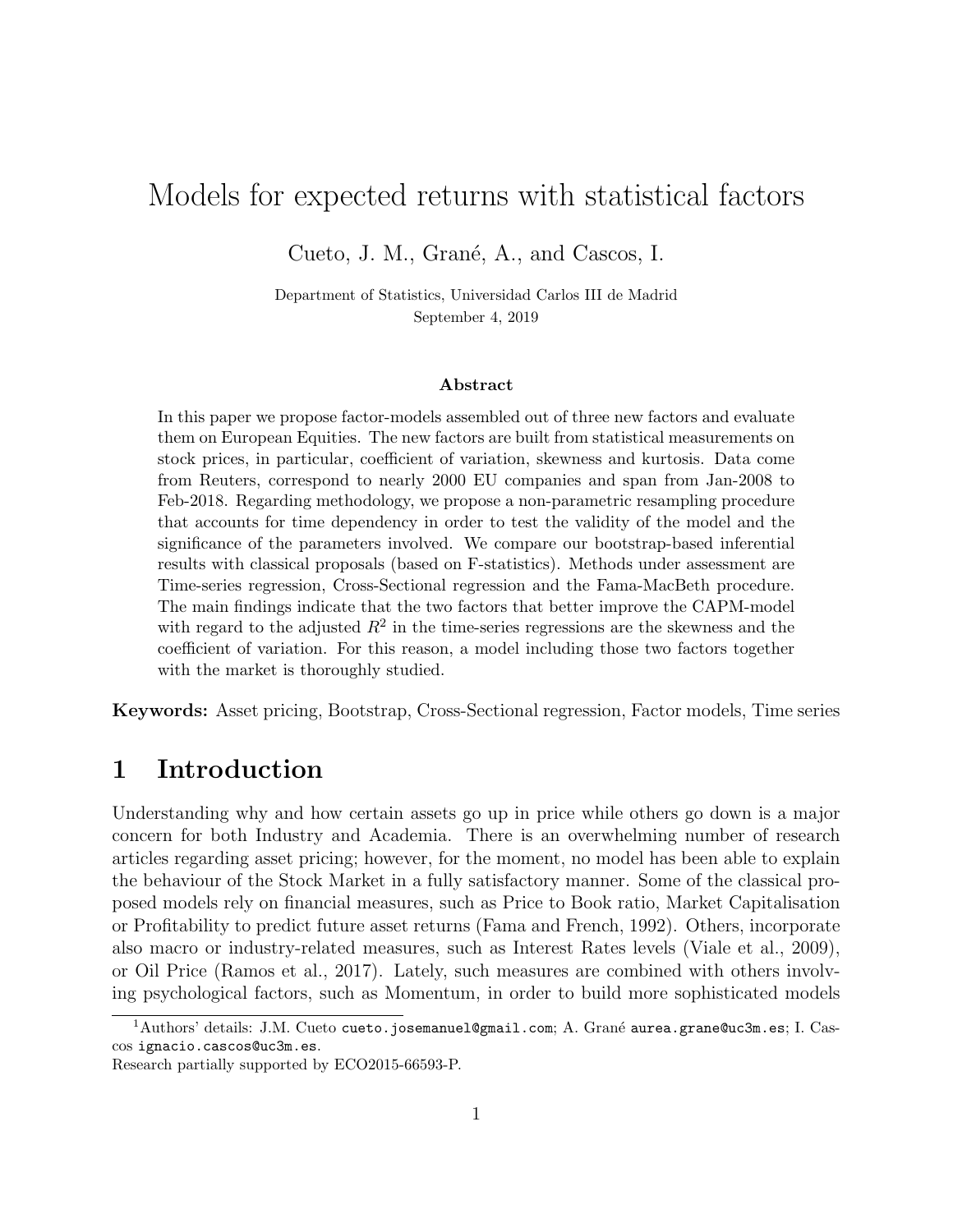(Carhart, 1997).

Markowitz (1952) determined that rational investors use diversification to optimize the profitability of their portfolios. This implies that the return required by an investor does not depend on the risk of a certain stock because part of that risk is diversifiable. The only important factor is, thus, non-diversifiable risk. Markowitz assumes that investors are riskaverse so, when they choose a portfolio they tend to minimize the variance of the return of the portfolio for a given expected return and maximize the expected return for a given variance.

The Capital Asset Pricing Model, CAPM, was developed by Sharpe (1964), Lintner (1965), and Mossin (1966) and represents the expected profitability of the *i*-th stock,  $E(R_i)$ , in the following manner:

$$
E(R_i) = r_f + \beta_i (E(r_m) - r_f),
$$

where  $r_f$  is the risk-free rate,  $E(r_m) - r_f$  is the Market Risk Premium, and  $\beta_i$  the sensitivity of expected excess asset's return associated with the i-th asset.

CAPM is used to predict stock profitabilities, not portfolio profitabilities. According to Kristjanpoller and Liberona (2010), the best strategy under the assumptions of CAPM is a passive one: buy the Market portfolio in the long run. This conclusion is even stronger if we take into account transaction costs.

Even though CAPM is well formulated on a theoretical level, the assumptions behind the model limit its practical application. For instance, CAPM's  $\beta$  is static and only applies for 1 year. Indeed, Lintner (1965) and Miller and Scholes (1972) tested the model with NYSE stocks obtaining certain inconsistencies which led to the definition of multifactor models.

Multifactor models should explain better the behaviour of assets' returns. The identification of these factors is a key issue in the process of building the model. The seminal example of multifactor models is the one by Fama and French (1992). The asset's returns are explained by a linear model that depends on the size of the company (market capitalization), the Price to Book ratio and, as in CAPM, the Market risk premium:

$$
E(R_i) = r_f + \beta_i (E(r_m) - r_f) + \beta_{i1} SMB + \beta_{i2} HML,
$$

where SMB is the difference between the return of a portfolio of small companies and one of big companies (Small minus Big),  $HML$  is is the difference between the return of a portfolio of companies with high Price to Book ratios and one of companies with low Price to Book ratios (High Minus Low), while  $r_f$  and  $E(r_m)$  are as before. Adding the two factors to the regressions results in large increases in the coefficient of determination. According to Fama and French (1993), the Market factor alone produces only two (of 25)  $R^2$  values greater than 0.9; in the three-factor regressions  $R^2$  values greater than 0.9 are usual (21 of 25).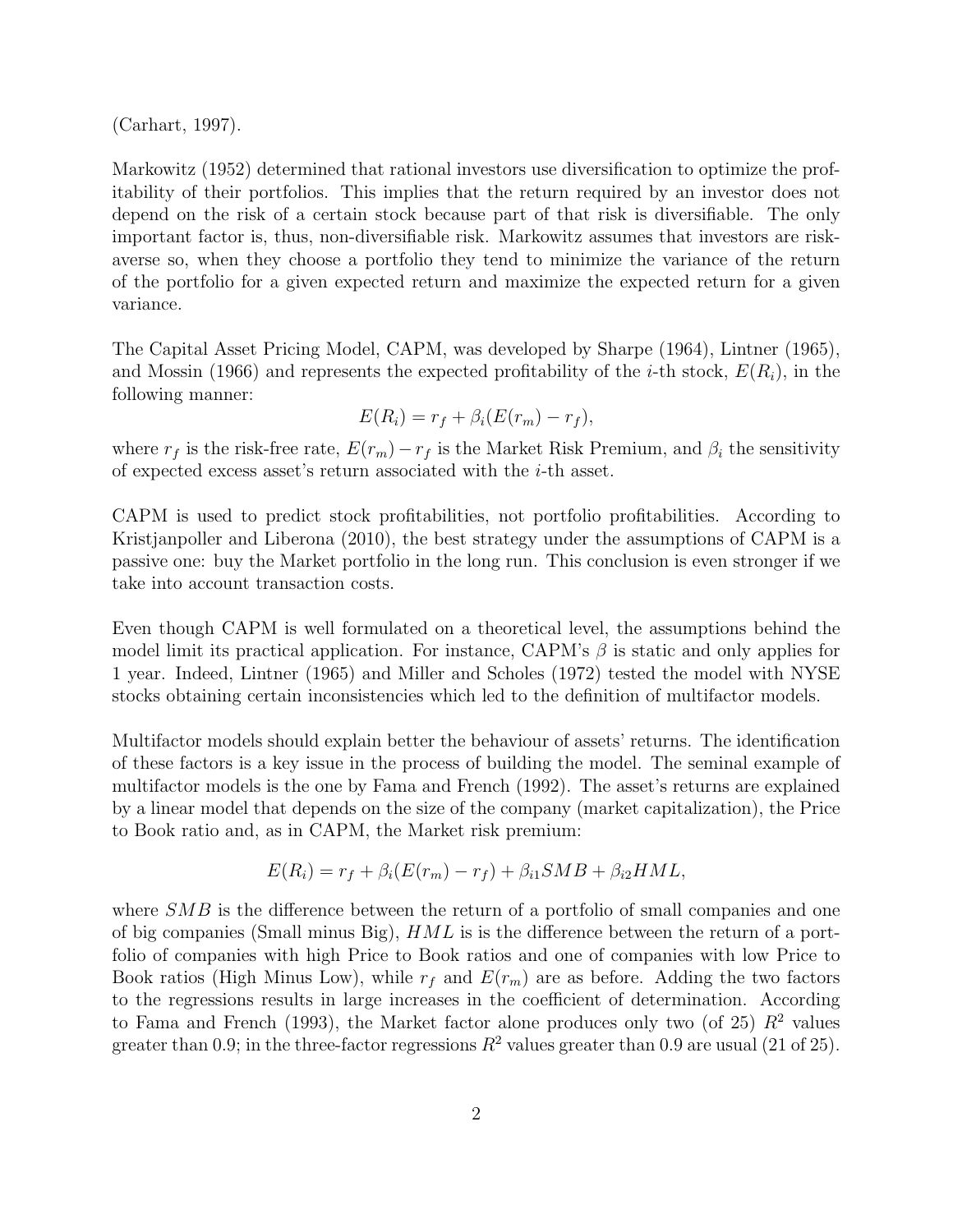Inferential procedures about multifactor models strongly rely on assumptions regarding the data: for instance, factors being uncorrelated over time, normally distributed errors which are i.i.d. over time and independent of the factors, etc. When these assumptions are not satisfied, classical estimators may be biased. To circumvent such a drawback, non-parametric techniques can be used.

Efron (1972) developed the Bootstrap methodology as a resamplig technique to approximate the distribution of test statistics. In the Asset Pricing literature, Kosowski et al. (2006) propose a bootstrap procedure by which they resample from the returns of mutual funds in order to test that all portfolios' returns are explained by the factors. Fama and French (2010) modify the process to jointly resample both fund and explanatory returns. This additional step is important as it takes into account possible correlation. However, none of these procedures consider dependency over time. Grané and Veiga (2008) explore the block bootstrap for computing the unconditional distribution of returns. These authors found huge differences in the MCRRs estimates when using conditional approaches (such as GARCH type models and stochastic volatility models) specially for long positions and larger investment horizons.

The objectives of this paper are: (1) to propose a multifactor model based on naive statistical factors, (2) develop non-parametric resampling techniques that account for time dependency in order to test the validity of the model and the significance of the parameters involved, and (3) to compare bootstrap-based inferential techniques with the classical proposals. These procedures are tested on a real dataset of assets' returns of over 2, 000 European companies extracted from Reuters and spanning from Jan-2008 to Feb-2018.

The main findings are that the two factors that better complement the market (only factor at the CAPM) are the skewness and the coefficient of variation. With regard to the time-series regressions, the conclusions drawn from the newly proposed bootstrap inferential techniques are somehow coherent with the ones obtained from classical inference procedures. Indeed, since the used data does not fulfill all the classical distributional requirements, the bootstrap conclusions tend to be less strict with departures from then benchmark described at the null hypotheses. In particular, our bootstrap inferences suggest that all adjusted time-series regression models have intercepts that are jointly equal to zero, which is not the case for the classical method. With respect to the specific models estimated for each portfolio, those with high loading on the coefficient of variation (respectively skewness) have a higher coefficient of variation (resp. skewness) coefficient, while market  $\beta$ s are all close to 0.5. The cross-section model built from the estimated coefficients presents some deficiency, since the coefficient of variation does not contribute significantly to it, while the market and skewness do. The underlying reason might be some multicollinearity problem. However, the performance of the model seems reasonably good in spite of the period analyzed, that comprises the European debt crisis.

The remainder of this paper is organized as follows. In Section 2, we discuss our data and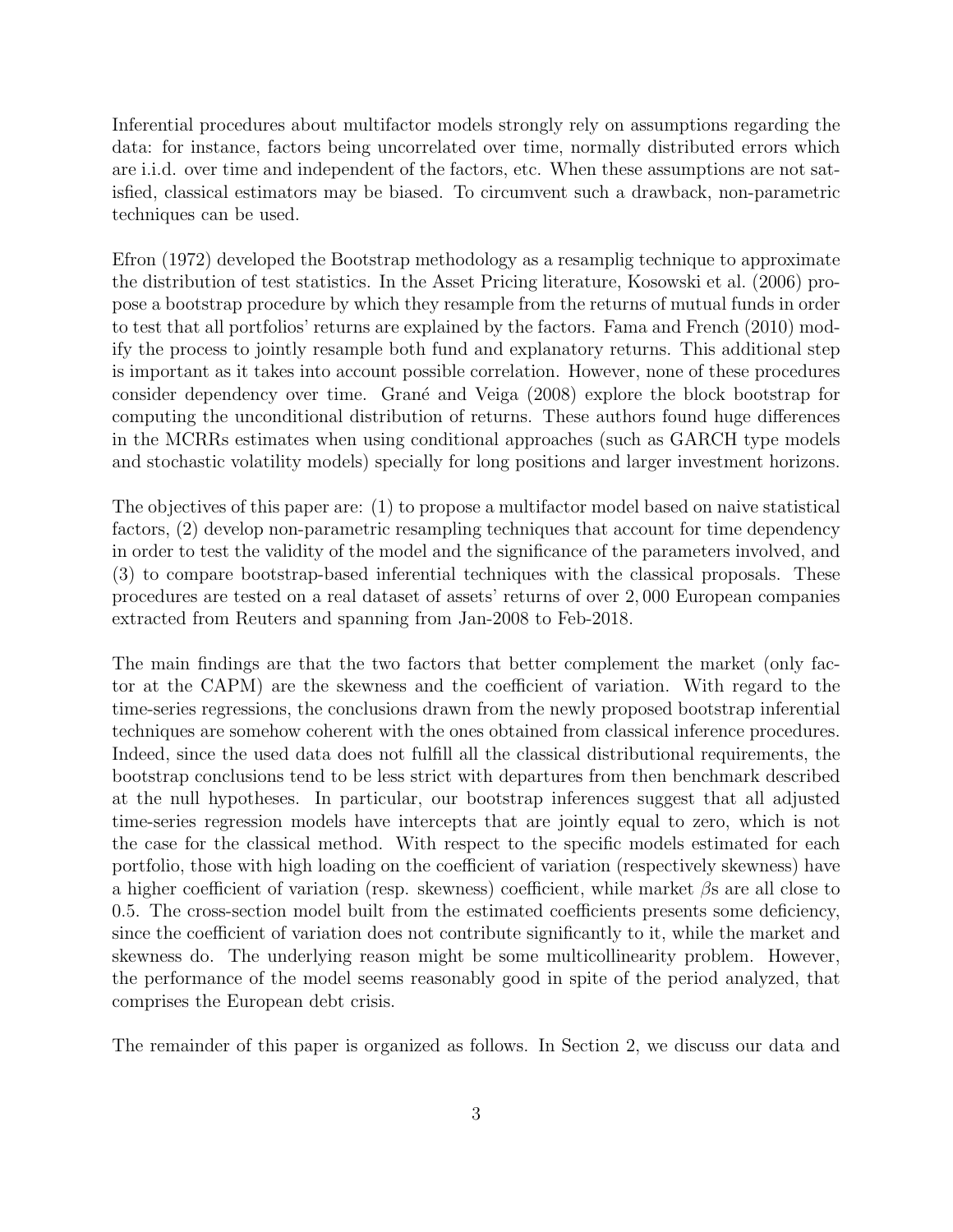the construction of portfolio returns. Section 3 explains the methodology, first the classical (Time-Series, Cross-Sectional and Fama-MacBeth) and second the resampling technique developed for the analysis. Section 4 reports the results of the analysis and compares different methodologies. We close the paper with some conclusions in Section 5.

# 2 Data and Portfolio Returns

### 2.1 Data

We start with 2,012 European companies that have been selected from all EU countries. As is usual in the Factor literature, we exclude Financials as they usually have high leverage ratios, affecting several financial ratios. We extract Reuters prices at the end of each month from Jan-2008 to Feb-2018 for these companies. We apply several filters to the Data: first, we delete all the datapoints where Price is not available; second, we apply a transaction filter, excluding all companies that do not show transactions for a whole semester; third, we exclude companies with no Market Cap or P/B info for more than 2 consecutive years. Finally, we exclude companies with non-positive Equity at the end of any year. After all these filters have been passed, we end up with 1,913 companies. Next, we calculate monthly returns for all the companies and estimate the Risk Free Rate  $(r_f)$  with the 2 year German Bond yield and Market  $(r_m)$  through the SP600. Monthly returns were calculated with the natural logs of the market price divided by the market price in the previous month.

Table 1 contains the descriptive statistics by year. In particular, the table provides statistics on the number of firms, prices, and the monthly raw returns.

| Year | companies | months         | mean  | <b>SD</b> | min  | median | max      |
|------|-----------|----------------|-------|-----------|------|--------|----------|
| 2009 | 1631      | 12             | 69.55 | 1619.75   | 0.01 | 5.59   | 92316.88 |
| 2010 | 1643      | 12             | 47.39 | 765.65    | 0.01 | 6.48   | 42907.84 |
| 2011 | 1672      | 12             | 36.20 | 516.56    | 0.00 | 6.50   | 26316.80 |
| 2012 | 1706      | 12             | 23.77 | 120.80    | 0.00 | 5.48   | 4203.77  |
| 2013 | 1729      | 12             | 24.98 | 109.47    | 0.00 | 5.98   | 3400.01  |
| 2014 | 1737      | 12             | 28.37 | 123.28    | 0.00 | 7.20   | 3789.00  |
| 2015 | 1789      | 12             | 30.98 | 139.74    | 0.00 | 7.25   | 3999.00  |
| 2016 | 1833      | 12             | 32.39 | 164.73    | 0.01 | 7.20   | 6000.00  |
| 2017 | 1864      | 12             | 38.99 | 195.06    | 0.00 | 8.74   | 6149.00  |
| 2018 | 1878      | $\overline{2}$ | 41.34 | 204.65    | 0.00 | 9.08   | 6000.00  |

Table 1: Descriptive statistics of the data by year

We can observe that average price decreases until 2012 (from 69.55 in 2009 to 23.77 in 2012) and then increases until 2018 (41.34). This behaviour is related to the Financial Crisis. In terms of standard deviation, we can observe a similar pattern.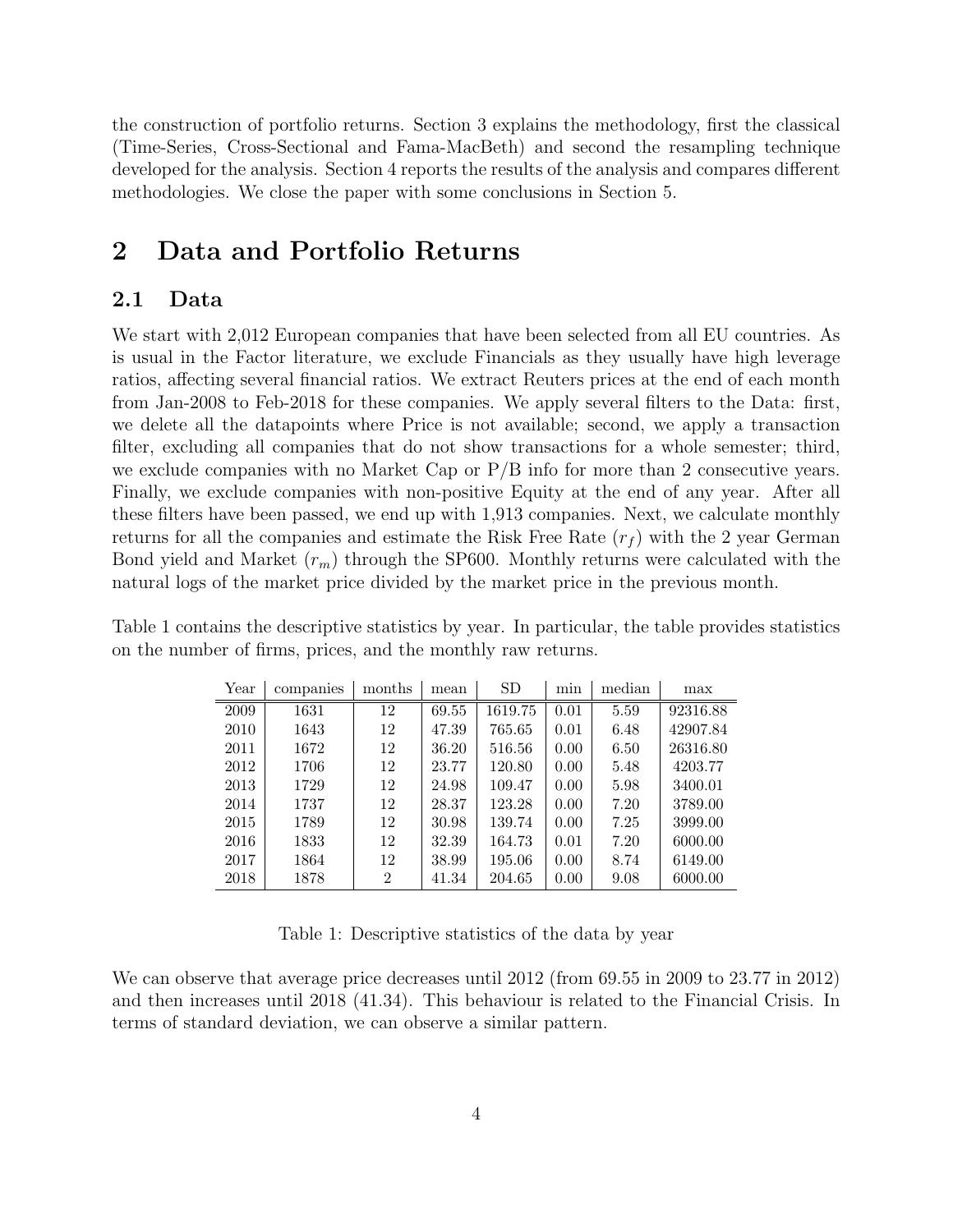### 2.2 Statistical Factors

We calculated different measures for each stock in the sample, namely:

1. Coefficient of variation (CV) of prices for each year and company:

$$
CV = \frac{s_n}{\bar{x}},
$$

where  $s_n^2 = \frac{1}{n}$  $\frac{1}{n}\sum_{i=1}^{n}(x_i - \bar{x})^2$  and  $\bar{x}$  is the sample mean. CV represents the relative spread for positive random variables and it can take values in  $(0, +\infty)$ .

2. Skewness (Skew) of prices for each year and company:

$$
Skew = \frac{\frac{1}{n} \sum_{i=1}^{n} (x_i - \bar{x})^3}{s_n^3}
$$

Positive values indicate that the distribution is positively skewed, that is, the right tail is longer than the left one, while the contrary occurs for negative values. When both tails are similar, the skewness is roughly 0.

3. Excess Kurtosis (Kurt) of prices for each year and company:

$$
Kurt = \frac{\frac{1}{n}\sum_{i=1}^{n}(x_i - \bar{x})^4}{s_n^4} - 3
$$

measures how fat are the tails of a distribution in comparison of those of a normal random variable. Positive (negative) values indicate heavier (thinner) tails than those of a normal random variable.

In general, factors are positively correlated, except for Kurt, which is negatively correlated with Market and CV. As can be seen in Table 2, Market and CV on one side and CV and Kurt on the other are highly correlated. This could lead to multicolineality in models built with these factors and, thus, to larger Confidence Intervals.

|        | Market    | CV        | Kurt      | Skew   |
|--------|-----------|-----------|-----------|--------|
| Market | 1.0000    | 0.5970    | $-0.4210$ | 0.1770 |
| CV.    | 0.5970    | 1.0000    | $-0.5450$ | 0.2930 |
| Kurt   | $-0.4210$ | $-0.5450$ | 1.0000    | 0.1650 |
| Skew   | 0.1770    | 0.2930    | 0.1650    | 1.0000 |

Table 2: Correlation among the factors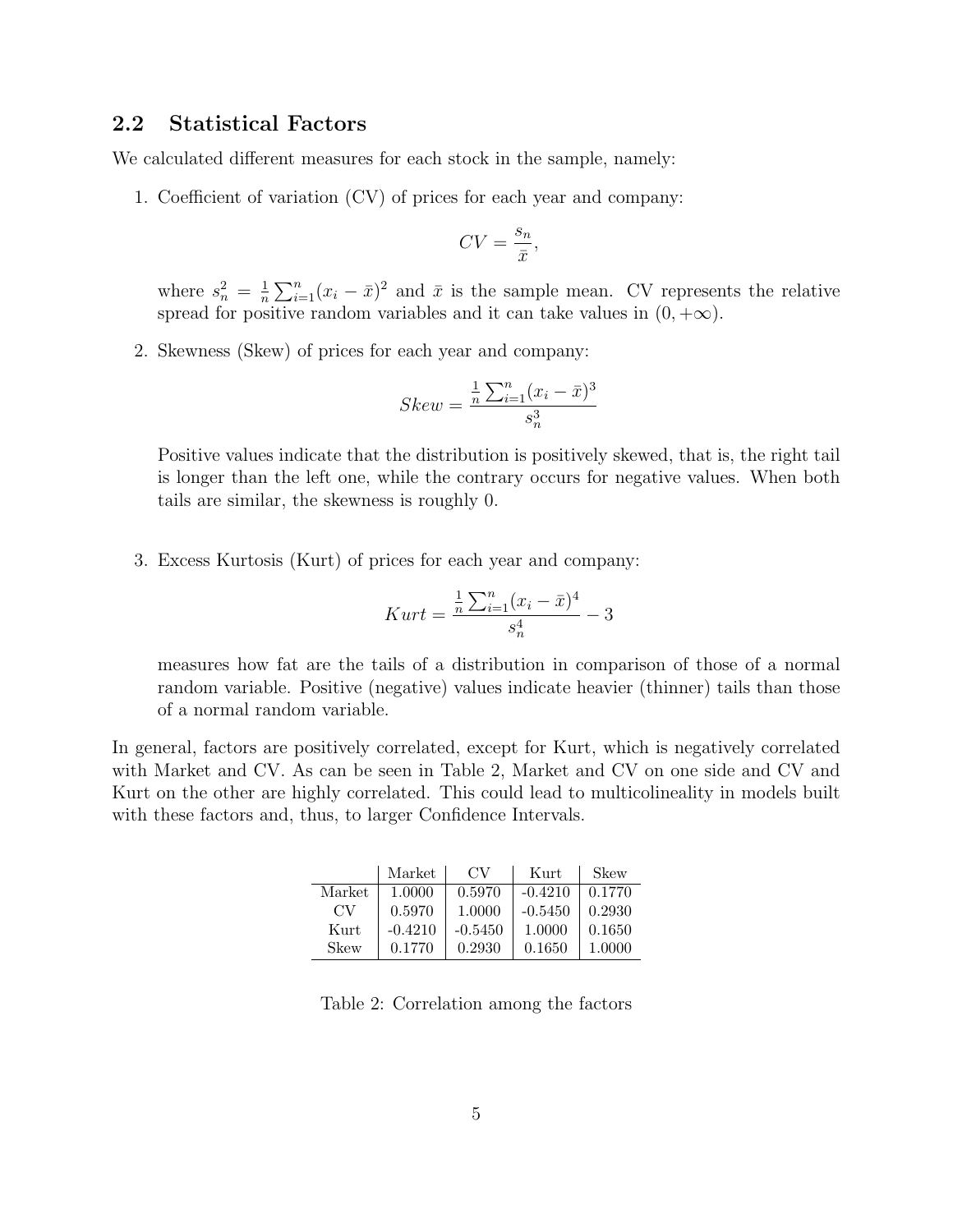### 2.3 Portfolio Returns

Next, we calculate percentiles for each of these measures and assign to portfolios accordingly following Fama and French (1992). There are two portfolios for each measure, except for Skew, where we calculate three.

- Stocks with low CV will be included in portfolios 1-y-z, while stocks with high CV will be included in portfolios 2-y-z.
- Stocks with low Kurt will be included in portfolios x-1-z, while stocks with high Kurt will be included in portfolios  $x$ -2-z.
- Stocks with low Skew (less than the 30-th percentile, P30) will be included in portfolios x-y-1, while stocks with high Skew (greater than P70) will be included in portfolios x-y-3. The rest will be included in portfolios x-y-2.

The resulting portfolios are summarized in Table 3. Portfolios are updated yearly based on the previous year measurements (2008 data is only used to built the starting portfolios). We proceed to calculate average monthly returns for the stocks included in each portfolio. Additionally, we calculate each factor as the excess return of the higher portfolio in each category minus the return of the lower portfolio. All returns are calculated for equallyweighted portfolios at  $t + 1$ . In figure 1, we have plotted the cumulative returns of all the portfolios.

|      | Portfolio   | CV   | Kurt            | Skew   |
|------|-------------|------|-----------------|--------|
| (1)  | $1 - 1 - 1$ | Low  | $_{\text{Low}}$ | Low    |
| (2)  | $1 - 1 - 2$ | Low  | $_{\text{Low}}$ | Medium |
| (3)  | $1 - 1 - 3$ | Low  | Low             | High   |
| (4)  | $1 - 2 - 1$ | Low  | High            | Low    |
| (5)  | $1 - 2 - 2$ | Low  | High            | Medium |
| (6)  | $1 - 2 - 3$ | Low  | High            | High   |
| (7)  | $2 - 1 - 1$ | High | Low             | Low    |
| (8)  | $2 - 1 - 2$ | High | Low             | Medium |
| (9)  | $2 - 1 - 3$ | High | $_{\text{Low}}$ | High   |
| (10) | $2 - 2 - 1$ | High | High            | Low    |
| (11) | $2 - 2 - 2$ | High | High            | Medium |
| (12) | $2 - 2 - 3$ | High | High            | High   |

Table 3: Description of portfolios

The three portfolios with the best performance are 1-1-2, 1-2-1 and 2-1-1. The first two share the feature of having low CV. There is one portfolio that ends with a negative cumulative return (2-2-3); it includes stocks with high CV, high Kurt and high Skew. Portfolios 2-2-1 and 2-2-2 (high CV and high Kurt) are also among the worse performers.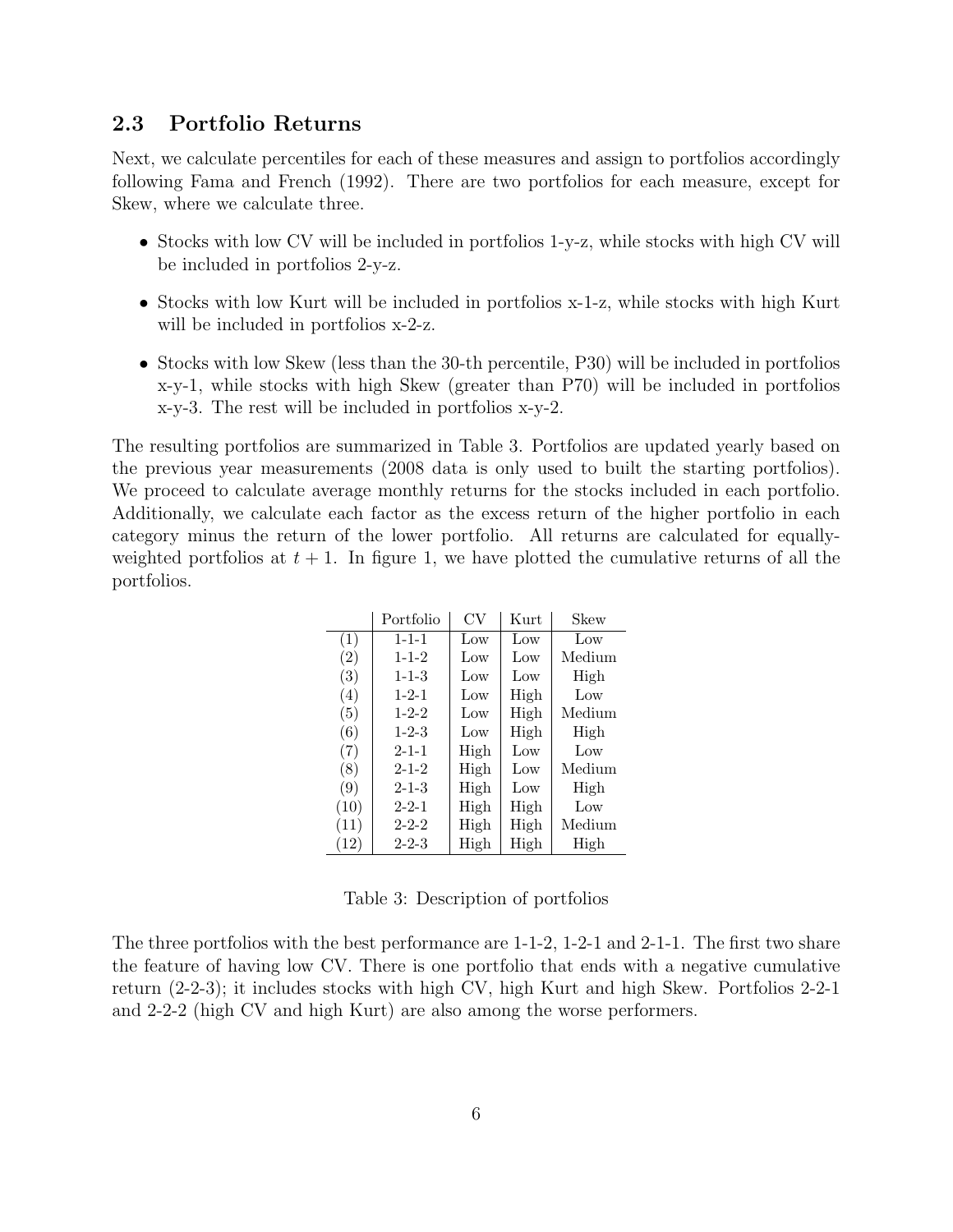

Figure 1: Portfolios' cumulative returns

# 3 Methodology

### 3.1 Classical Methodologies

Linear Factor Models have gained great popularity lately and this has lead to a vast literature on estimating and testing such models. Typically, these models take the form of the following equation:

$$
E(R_i) = \alpha_i + \beta'_i \lambda.
$$

The expected return for the *i*-th portfolio has a linear relationship with a set of factors  $\lambda$ . The simplest of such models is the one-factor model developed by Jensen (1968) and based on CAPM, where asset risk premiums are linear functions of Market risk premium and the systematic risk of the asset  $(\beta_i)$ , that is:

$$
E(R_i) = \alpha_i + \beta_i (E(r_m) - r_f),
$$

where  $\alpha$  is referred as the Jensen's Alpha of the asset and is commonly used as a performance measure. In general, we will consider that a model works when the expected value of  $\alpha$  is zero. The model is extendable, mainly, by including additional factors as independent variables. Feng et al. (2019) have made a great effort to systematically evaluate the contribution to asset pricing of any new factor, above and beyond what a high-dimensional set of existing factors explains.

Several procedures to estimate the parameters  $\alpha$ ,  $\beta$ , and  $\lambda$  have been developed in the literature. After reviewing two analytic procedures which assume a certain behaviour of the underlying data (Time-Series Regression and Cross-Sectional Regression), we propose a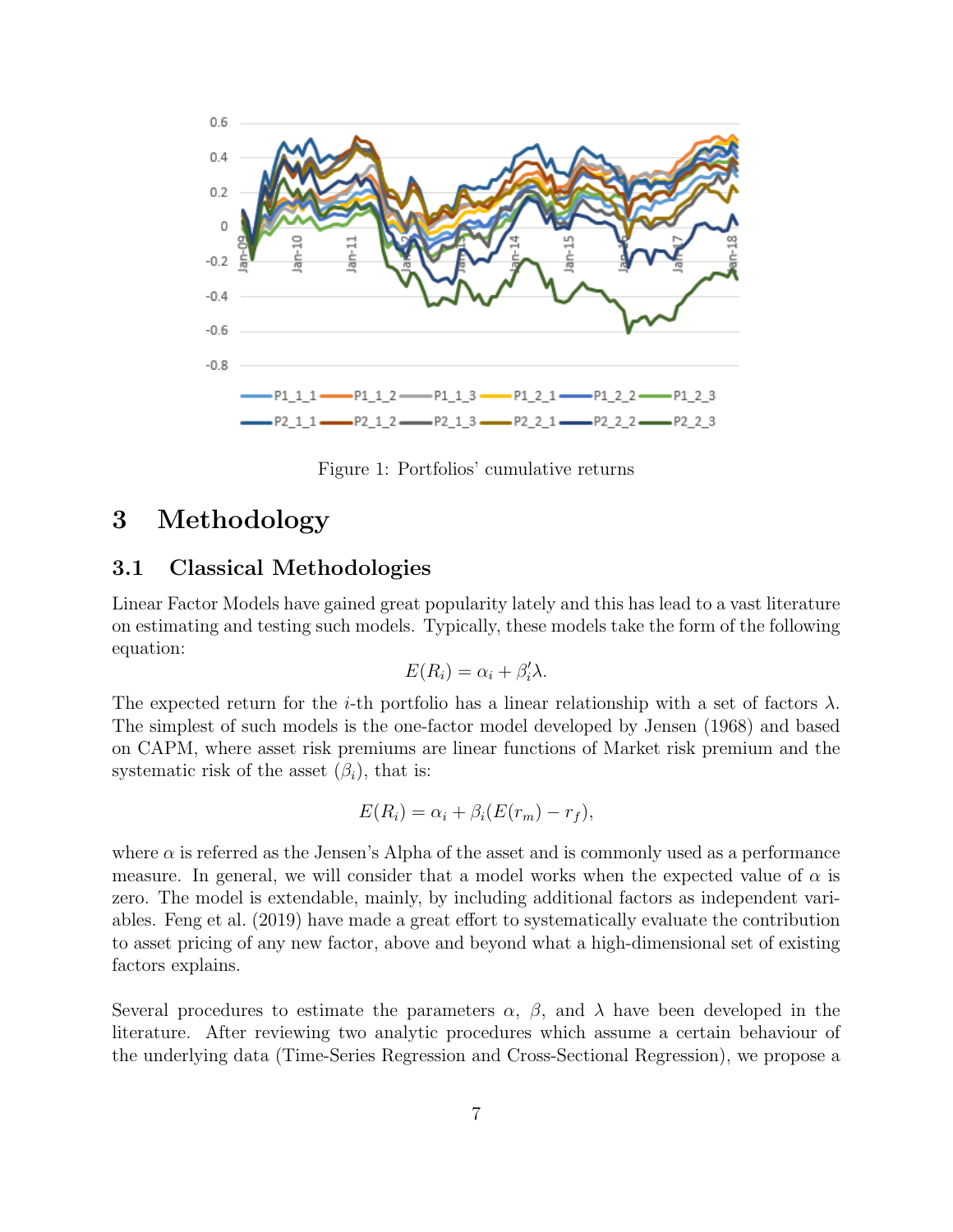Block Bootstrap method that works even if the previous assumptions are violated.

The setup of the experiment includes N assets (portfolios of equities), K factors  $(K = 1$  for CAPM) and T time periods. The factors are excess returns. We use portfolios instead of stocks because: (1) the errors of  $\alpha$  and  $\beta$  are higher for individual stocks as their volatility is higher and (2) portfolios have more stable characteristics while stocks vary over time. All the statistics below are derived from the classical assumptions that returns are independent over time, correlated across assets, and (for finite sample results) normally distributed.

#### 3.1.1 Time-Series Regression (TS)

A time series regression is run for each portfolio  $i = 1, \ldots, N$  as

$$
R_t^i = \alpha_i + \beta_i' f_t + \epsilon_t^i, \quad t = 1, 2, \dots, T.
$$

The estimates of  $\alpha_i$  and  $\beta_i$  and their standard errors are those of the time-series regression (OLS), while  $\lambda$  is estimated as  $\hat{\lambda} = \frac{1}{7}$  $\frac{1}{T} \sum_{t=1}^{T} f_t = \overline{f}$ . Assuming factors are uncorrelated over time, its standard error is estimated as  $\hat{\sigma}(\hat{\lambda}) = \hat{\sigma}(f_t)/\sqrt{T}$ .

To assess the ability of a model to explain excess returns, we use the GRS test proposed by Gibbons et al. (1989) whose null hypothesis is  $H_0$ :  $\alpha_1 = \ldots = \alpha_N = 0$ . Under the assumption that  $\epsilon$  are normally distributed, the test statistic is:

$$
\frac{T - N - K}{N} \left[ 1 + \overline{f}' \Sigma_f^{-1} \overline{f} \right]^{-1} \hat{\alpha}' \Sigma^{-1} \hat{\alpha} \sim F_{N, T - N - K},\tag{1}
$$

where  $\Sigma_f$  is the covariance matrix of the factors and  $\Sigma$  the residual covariance matrix.

#### 3.1.2 Cross-Sectional Regression (CS) and Fama-MacBeth (FM) Procedure

This is a two-step procedure:

• First, a Time-Series regression is run to obtain the sensitivity of the expected excess return of each of the portfolios. For each  $i = 1, \ldots, N$  estimate  $\beta_i$  in the model

$$
R_t^i = a_i + \beta'_i f_t + \epsilon_t^i, \quad t = 1, 2, \dots, T.
$$

Note that the intercept here is denoted by a instead of  $\alpha$ .

• Run then a Cross-Sectional regression to get  $\lambda$ 

$$
E(Ri) = \hat{\beta}'_i \lambda + \alpha_i, \text{ for } i = 1, ..., N.
$$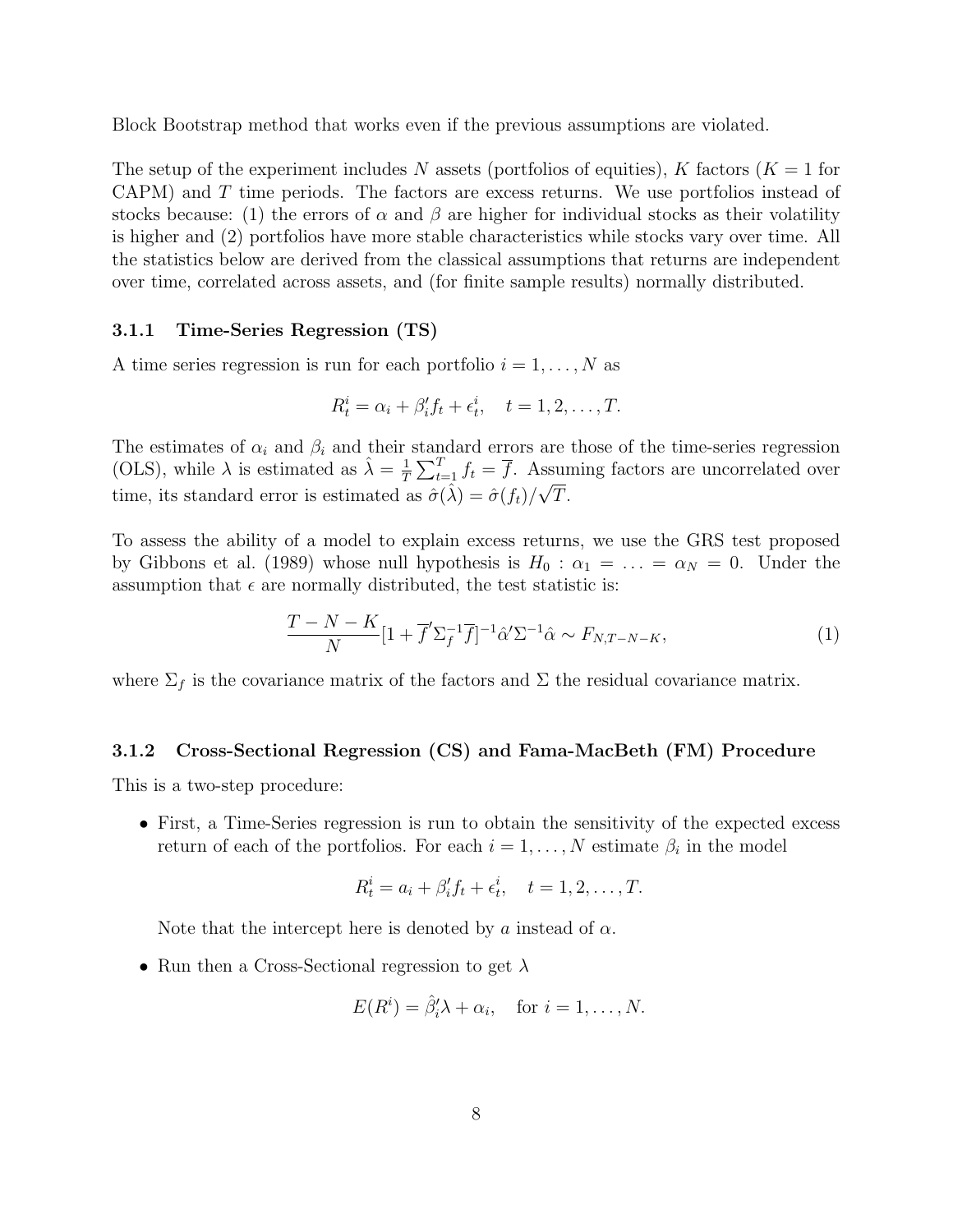where the estimates for  $\hat{\beta}_i$  were obtained in the TS regression at the first step. In conclusion  $\lambda$  represents the slope coefficients in the CS regression, while  $\hat{\alpha}$  are the residuals in the CS regression.

Fama and MacBeth (1973) developed a simplified process. After running the TS regression, they run a CS regression at each time period to get  $\lambda$ .

$$
R_t^i = \hat{\beta}_i' \lambda_t + \alpha_{it}, \quad \text{for } i = 1, \dots, N.
$$

With FM it is easy to do models in which  $\beta$  change over time. Additionally, it can be used when there is a big cross-section where elements are correlated among them (but not across time).

Our estimates for  $\lambda$  and  $\alpha$  are the averages across time. Note that if the  $\beta$  are the same over time,  $\lambda$  and  $\alpha$  estimates are identical to those in the CS regression.

$$
\hat{\lambda} = \frac{1}{T} \sum_{t=1}^{T} \hat{\lambda}_t \quad \hat{\alpha}_i = \frac{1}{T} \sum_{t=1}^{T} \hat{\alpha}_{it}
$$

with the following variance for  $\lambda$ :

$$
\hat{\sigma}_{\lambda}^2 = \frac{1}{T^2} \sum_{t=1}^T (\hat{\lambda}_t - \hat{\lambda})^2.
$$

If the estimated  $\beta$  are important determinants of average returns, then the risk premiums should be statistically significant. The Cross-Section standard error formulas are a little bit better than the ones presented before because they include the error of estimating  $\beta$ (Shanken correction, Shanken (1992)), although the difference may be very small in practice.

### 3.2 Resampling Techniques: Bootstrap

A naive bootstrap procedure for factor models was proposed by Kosowski et al. (2006) and later modified by Fama and French (2010) to sample fund residuals and factors returns jointly in order to preserve cross correlation among the different portfolios (iid-bootstrapping pairs). This second procedure was used by Sørensen (2009) in order to determine if a certain fund generates alpha (skill). However, in this paper we are interested in determining whether the model works (all  $\alpha$  are jointly zero). We propose a block-bootstrapping pairs scheme to preserve the time correlation of the data of B bootstrap samples of block size b.

First Step Estimate benchmark regression models, one for each portfolio. For each portfolio, we save  $\alpha$ ,  $\beta$ , their corresponding t-statistics, residuals, the estimates of risk factors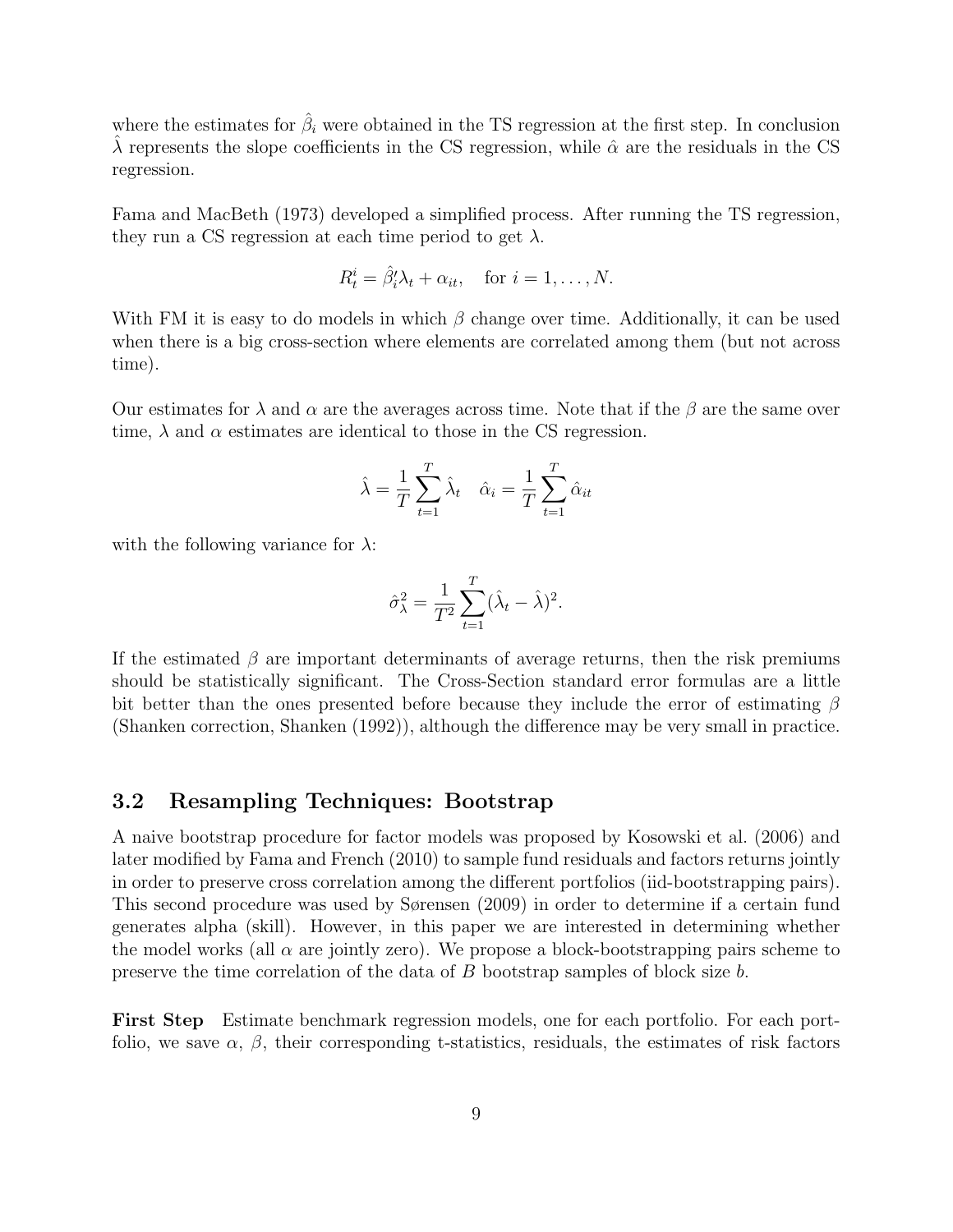and the GRS statistic according to the Time-series regression:

$$
R_{i,t}^{e} = \alpha_i + \sum_{j=1}^{K} \hat{\beta}_{i,j} f_{j,t} + e_{i,t}
$$

where K is the number of factors and index i is used to denote the i-th portfolio.

**Second Step** Produce a set of simulation runs (in our case,  $B = 10,000$ ) which is the same for every portfolio to preserve the cross-correlation of the returns. Draw a vector  $\tilde{T}_s$  of  $T/b$  independent components from a discrete uniform distribution on  $\{1, 2, \ldots, T-b+1\}$ . Each component represents the initial time point for a block of size b.

**Third Step** Use the simulated time indices to build a new series of  $\alpha$ -free portfolio returns which has the property that  $\alpha$  is zero. If the factor model adequately describes returns, then, the expected value of the intercept is zero.

$$
\tilde{R}_i^e = f(\tilde{T}_s)\hat{\beta}_i + e_i \tilde{T}_s
$$

Fourth Step Run the Time-Series factor model regression on the artificially constructed returns. Obtain  $\hat{\alpha}$ ,  $\beta$  and the corresponding confidence intervals. Finally, generate  $B =$ 10, 000 samples of a GRS Statistic, calculate different percentiles from the bootstrapped distribution and compare them to the original GRS statistic.

Regarding Cross-sectional regression, we have used  $\beta$ s and average returns from each bootstrapped sample to determine the significance of the risk factors' estimates  $(\lambda s)$ . Given that βs are estimated, confidence intervals for λs present a lot of bias. We have decided to use a Reverse bootstrap percentile interval to determine the significance of the factors. The reverse percentile bootstrap interval is not transformation respecting, neither is it very asymptotically efficient, but, at least, is not affected by bootstrap bias. To be consistent, we have also applied this type of interval to all the bootstrapped distributions.

In the empirical application, we have set the number of items per block  $b = 2$  months. We noticed that when we set the number of months of the block to  $b = 1$  (iid-bootstrapping pairs as in Fama and French, 2010; Sørensen, 2009), the confidence intervals shrink. The process is developed through parallel computing, using several cores to improve calculation time.

## 4 Empirical results

### 4.1 Time-Series regressions

In this section, we present the results for the Time-Series regressions of five models, considering several combinations of the statistical factors described before. Other combinations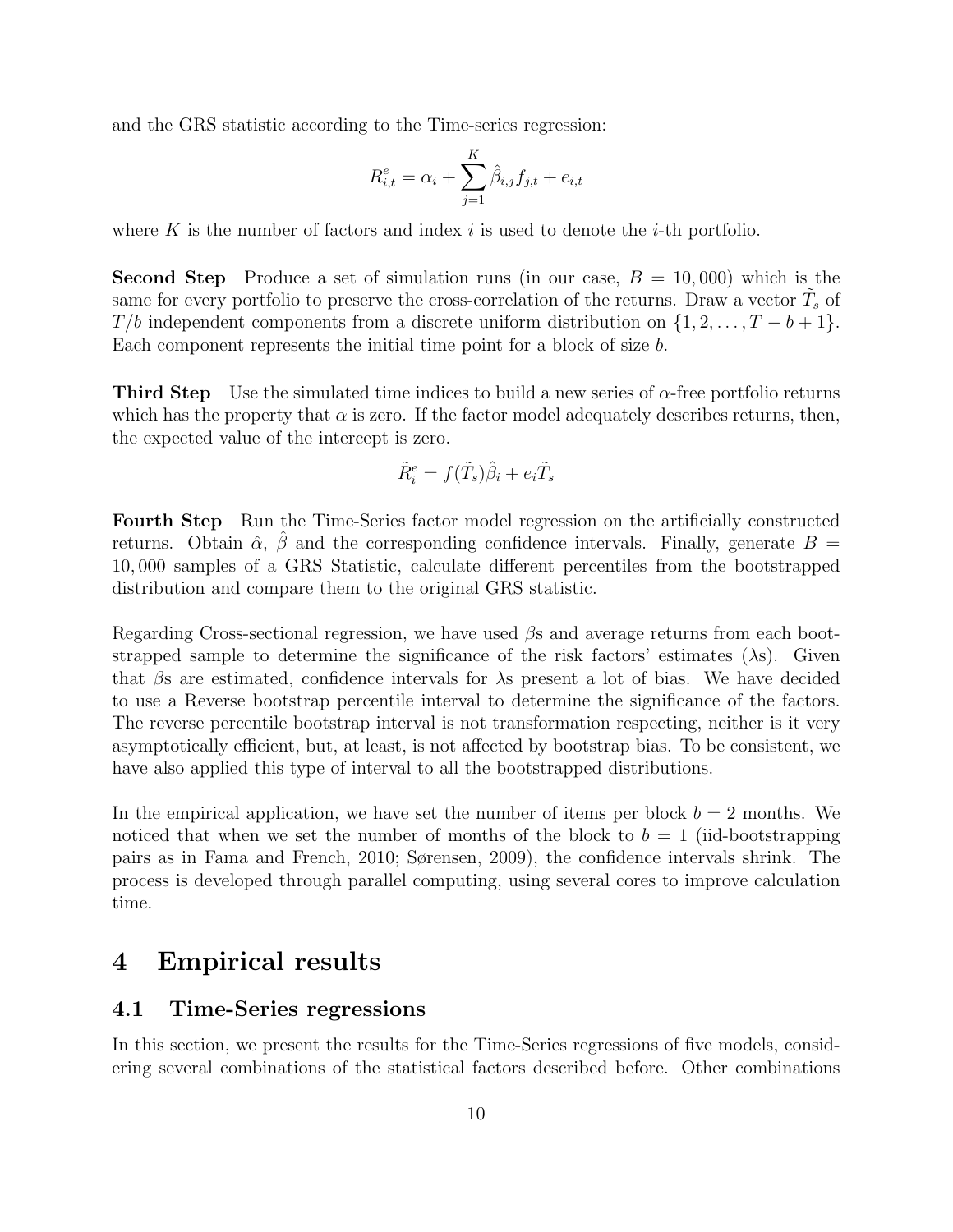have been considered, but were outperformed by the ones shown below.

#### 4.1.1 Model 1: CAPM

In Table 4 we present the results of the time series estimation using only the Market Factor. The dependent variables are the returns of the the twelve portfolios.

|             | Estimates |        | t-statistic |        | $(2.5\%, 97.5\%)$<br>bootstrap CI |              |            |
|-------------|-----------|--------|-------------|--------|-----------------------------------|--------------|------------|
| Portfolio   | alpha     | market | alpha       | market | alpha                             | market       | Adj. $R^2$ |
| $1 - 1 - 1$ | $-0.0005$ | 0.558  | $-0.282$    | 14.287 | $-0.005, 0.003$                   | 0.467,0.668  | 0.651      |
| $1 - 1 - 2$ | 0.0010    | 0.627  | 0.661       | 19.470 | $-0.001, 0.005$                   | 0.555,0.699  | 0.776      |
| $1 - 1 - 3$ | 0.0003    | 0.623  | 0.163       | 13.442 | $-0.004, 0.006$                   | 0.492,0.744  | 0.622      |
| $1 - 2 - 1$ | 0.0011    | 0.567  | 0.749       | 17.456 | $-0.001, 0.006$                   | 0.482,0.647  | 0.736      |
| $1 - 2 - 2$ | 0.0000    | 0.637  | $-0.015$    | 18.314 | $-0.004, 0.003$                   | 0.534,0.738  | 0.754      |
| $1 - 2 - 3$ | 0.0003    | 0.530  | 0.192       | 14.014 | $-0.003, 0.004$                   | 0.437,0.627  | 0.642      |
| $2 - 1 - 1$ | $-0.0011$ | 0.919  | $-0.358$    | 13.760 | $-0.008, 0.004$                   | 0.765,1.075  | 0.633      |
| $2 - 1 - 2$ | $-0.0022$ | 0.962  | $-0.758$    | 15.497 | $-0.010, 0.002$                   | 0.819,1.109  | 0.687      |
| $2 - 1 - 3$ | $-0.0022$ | 0.896  | $-0.603$    | 11.332 | $-0.012, 0.003$                   | 0.729,1.080  | 0.539      |
| $2 - 2 - 1$ | $-0.0030$ | 0.848  | $-1.014$    | 13.132 | $-0.012, 0.000$                   | 0.692, 1.016 | 0.611      |
| $2 - 2 - 2$ | $-0.0046$ | 0.824  | $-1.201$    | 9.916  | $-0.017,-0.002$                   | 0.649,1.009  | 0.472      |
| $2 - 2 - 3$ | $-0.0080$ | 0.918  | $-2.355$    | 12.478 | $-0.023,-0.009$                   | 0.731,1.112  | 0.587      |

Notes. GRS: 1.9420, P-value: 0.038, P-value Boot.: 0.054

Table 4: Results for Time-Series estimation for Model 1 (CAPM)

We find that the coefficient estimates for Market are always positive and statistically significant. Moreover, the portfolios with high loading on the CV factor have a higher market coefficient, while the adjusted coefficients of determination indicate that Market factor by itself explains between 47.2% and 77.6% of the variation in the returns of the portfolios. Additionally, under the classical methodology, we find that  $\alpha$  are not statistically significant (except for portfolio 2-2-3). Finally, the GRS test rejects the null hypothesis at 5% (but not at 2.5%) that all pricing errors are equal to zero which might indicate that other factors are missing.

In order to confirm if the OLS hypotheses are fulfilled (normality, homoscedasticity and independence), we performed several analysis (Soumaré et al., 2013). A Shapiro-Wilk test was run on each set of residuals, suggesting that, in general, the residuals of the TS regression are normally distributed, except for portfolios 1-1-1 (p-value 0.007), 1-2-1 (p-value 0.037), and 1-2-2 (p-value 0.024). Additionally, charts of residuals vs. fitted values show that the homoscedasticity assumption is violated for portfolios 7 to 12 (high CV). The Durbin-Watson test also suggests that errors may be autocorrelated for portfolios 2 to 6 (low CV). The autocorrelation charts indicate that residuals are especially correlated for lag equal to 1.

These three facts suggest that bootstrap might be useful to approximate the distribution of the GRS statistic. We obtained a bootstrap p-value of 5.4%, so we cannot reject that the  $\alpha$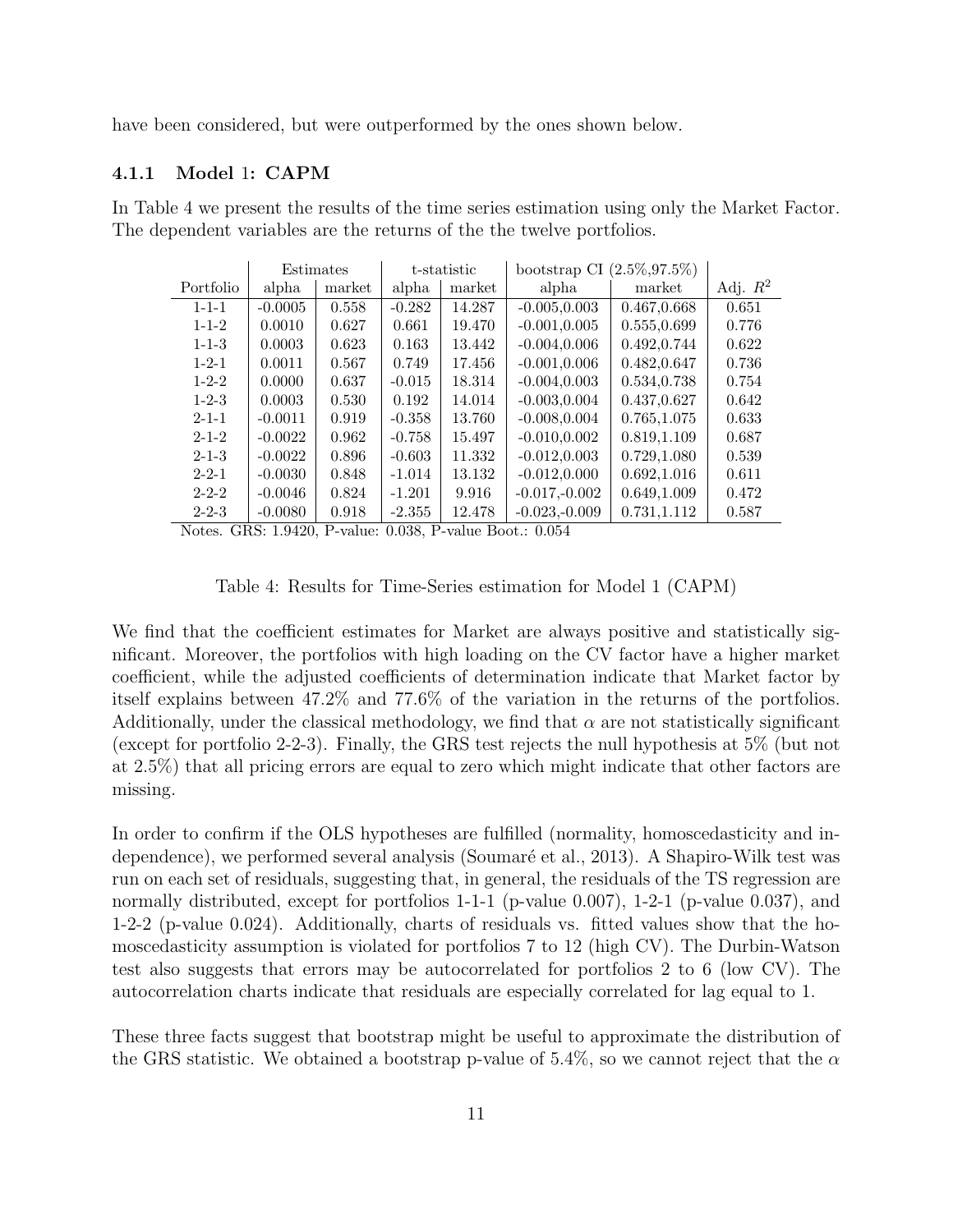

Figure 2: Autocorrelation charts for errors in TS regression for CAPM

are jointly zero. We then observe the coefficients ( $\alpha$  and  $\beta$ ) generated for the 12 portfolios and we notice that: (1) all the bootstrap  $\alpha$  CIs include zero except for the last two portfolios ( $\alpha$ s are not only jointly zero, but individually zero also) and (2) all the  $\beta$  CIs do not include zero (in fact,  $\beta$  is positive in all of them).



Figure 3: Fitted values vs. Residuals in TS regression for CAPM

Next, we incorporate one by one the statistical factors (coefficient of variation, skewness and kurtosis). We find that the market coefficient estimates continue to be positive and statistically significant. In general,  $\alpha$  are not statistically significant in any of the models.

#### 4.1.2 Model 2: Market and Coefficient of variation

The coefficient estimates for Market and CV are always positive and statistically significant. Moreover, the portfolios with high loading on the CV factor have higher CV coefficients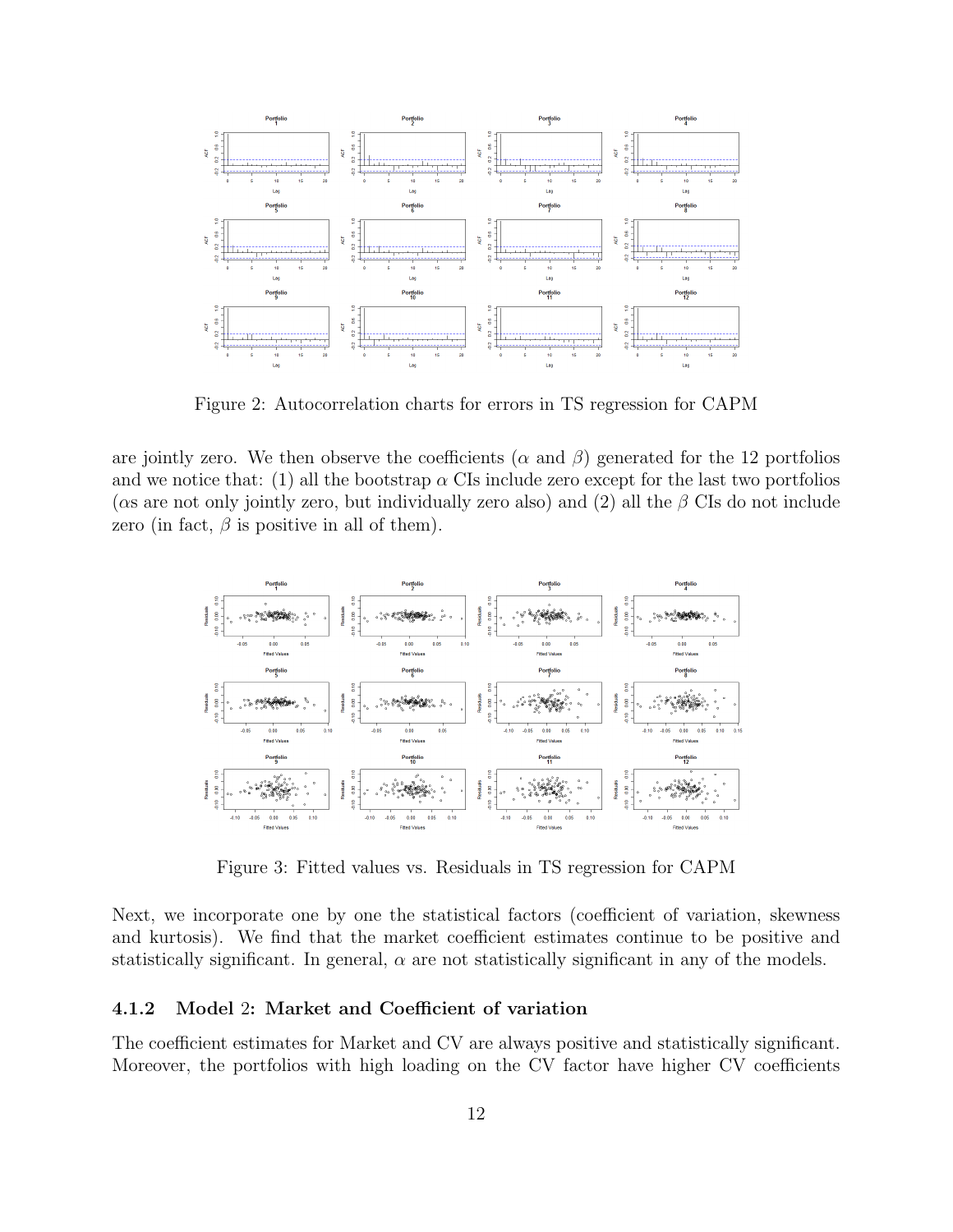(interestingly, Market coefficients have stabilized around 0.5 with respect to the previous model). Adjusted  $R^2$  ranges between 63.9% and 92.9% and increases with respect to the previous model (especially in portfolios with high CV loading). Finally, the GRS test rejects the null hypothesis at 5% that all pricing errors are equal to zero.

After applying our bootstrap procedure, we find that 13.26% of the bootstrap values are greater than the obtained GRS statistic, so we cannot reject the hypothesis that all the  $\alpha$ are jointly zero. Actually, the Bootstrap methodology offers a higher p-value than the one of the traditional methodology. Indeed, when we try to fit an  $F$  distribution to the sampled GRS statistic, we find that the MLEs of degrees of freedom are 12.8 and 33.6, where the degrees of freedom in the denominator are far less than those in equation (1). We then observe the coefficients ( $\alpha$  and  $\beta$ ) generated for the 12 portfolios and we notice that: (1) 6 of the  $\alpha$  CIs include zero and (2) none of the  $\beta$ 's CIs (both Market and CV) include zero, being  $\beta$  positive in all of them.

|             |           | Estimates |       | t-statistic |        |        | bootstrap CI $(2.5\%, 97.5\%)$ |             |              |            |
|-------------|-----------|-----------|-------|-------------|--------|--------|--------------------------------|-------------|--------------|------------|
| Portfolio   | alpha     | market    | CV    | alpha       | market | CV     | alpha                          | market      | CV           | Adj. $R^2$ |
| $1 - 1 - 1$ | 0.0008    | 0.441     | 0.332 | 0.447       | 9.776  | 4.322  | $-0.002, 0.005$                | 0.344,0.562 | 0.209,0.430  | 0.700      |
| $1 - 1 - 2$ | 0.0021    | 0.523     | 0.297 | 1.537       | 14.263 | 4.765  | 0.001,0.007                    | 0.441,0.607 | 0.178,0.407  | 0.814      |
| $1 - 1 - 3$ | 0.0012    | 0.541     | 0.235 | 0.587       | 9.562  | 2.449  | $-0.002, 0.007$                | 0.393,0.689 | 0.054,0.405  | 0.639      |
| $1 - 2 - 1$ | 0.0022    | 0.471     | 0.275 | 1.539       | 12.520 | 4.300  | 0.001,0.007                    | 0.386,0.561 | 0.140.0.390  | 0.773      |
| $1 - 2 - 2$ | 0.0008    | 0.559     | 0.222 | 0.527       | 13.401 | 3.139  | $-0.002, 0.005$                | 0.453,0.669 | 0.087,0.326  | 0.773      |
| $1 - 2 - 3$ | 0.0013    | 0.443     | 0.247 | 0.753       | 9.791  | 3.218  | $-0.001, 0.006$                | 0.346,0.552 | 0.061,0.395  | 0.670      |
| $2 - 1 - 1$ | 0.0036    | 0.484     | 1.238 | 2.139       | 10.709 | 16.133 | 0.004,0.011                    | 0.387,0.574 | 1.097,1.374  | 0.892      |
| $2 - 1 - 2$ | 0.0024    | 0.539     | 1.202 | 1.746       | 14.576 | 19.131 | 0.002,0.008                    | 0.462,0.608 | 1.065, 1.317 | 0.929      |
| $2 - 1 - 3$ | 0.0031    | 0.404     | 1.400 | 1.419       | 6.850  | 13.948 | 0.002.0.011                    | 0.286,0.551 | 1.197, 1.570 | 0.835      |
| $2 - 2 - 1$ | 0.0016    | 0.427     | 1.198 | 0.949       | 9.783  | 16.144 | 0.000,0.007                    | 0.345,0.518 | 1.062, 1.341 | 0.886      |
| $2 - 2 - 2$ | 0.0006    | 0.345     | 1.364 | 0.232       | 4.963  | 11.550 | $-0.004, 0.006$                | 0.196,0.514 | 1.115,1.564  | 0.763      |
| $2 - 2 - 3$ | $-0.0033$ | 0.490     | 1.217 | $-1.463$    | 8.056  | 11.780 | $-0.012,-0.002$                | 0.334,0.666 | 1.007.1.409  | 0.818      |

Notes. GRS: 1.9437, P-value: 0.038, P-value Boot.: 0.1326

Table 5: Results for Time-Series estimation of Model 2 (Market and CV)

#### 4.1.3 Model 3: Market and Kurtosis

The coefficient estimates for Market are always positive and statistically significant. Moreover, the portfolios with high loading on the CV factor have higher coefficients. However, coefficient estimates for kurtosis change sign between portfolios (negative for low kurtosis ones and positive in the rest) and are only significant regarding classical methodology at standard levels for 5 of them (portfolios with low CV and high Kurt and portfolios with high CV and low Kurt). Adjusted  $R^2$  registers lower values than in Model 2, going from 46.7% to 77.6%, with marginal gains, in general, with respect to Model 1. The GRS test does not reject the null hypothesis at 5% significance level.

When we apply the bootstrap methodology, we cannot reject the null hypothesis that all  $\alpha s$ are jointly zero, since we obtain a p-value of 8.6% (higher than the one of the traditional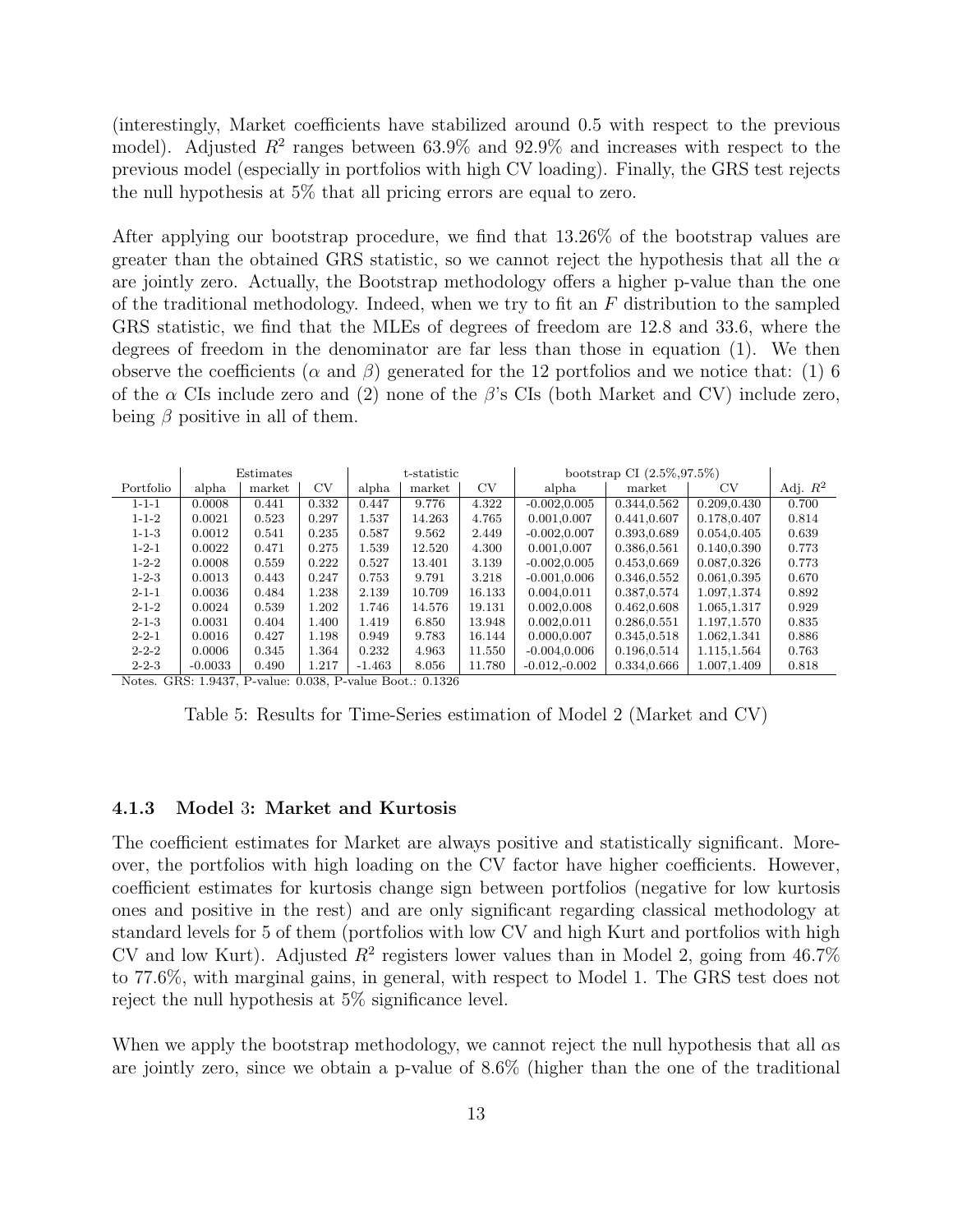methodology). Again, the second degree of the fitted  $F$  distribution is much lower than the one suggested by formula 1 (now the MLEs degrees of freedom are 12.2 and 35.2). Analogously as before, (1) seven of the  $\alpha$  CI include zero, (2) all the market  $\beta$  CI do not include zero (in fact,  $\beta$  is positive in all of them) and (3) eight out of twelve of the kurtosis  $\beta$  CI include zero, corresponding, in general, to those with low CV loading and those with high CV and high Kurt loading. This last fact emphasizes the small contribution of this statistical factor in explaining the returns of the twelve portfolios.

|             |           | Estimates |          | t-statistic |        |          | bootstrap CI $(2.5\%, 97.5\%)$ |              |                 |            |
|-------------|-----------|-----------|----------|-------------|--------|----------|--------------------------------|--------------|-----------------|------------|
| Portfolio   | alpha     | market    | kurt     | alpha       | market | kurt     | alpha                          | market       | kurt            | Adj. $R^2$ |
| $1 - 1 - 1$ | $-0.0007$ | 0.541     | $-0.168$ | $-0.396$    | 12.563 | $-0.923$ | $-0.005, 0.002$                | 0.436,0.674  | $-0.563.0.211$  | 0.650      |
| $1 - 1 - 2$ | 0.0008    | 0.614     | $-0.131$ | 0.545       | 17.275 | $-0.871$ | $-0.002, 0.005$                | 0.537,0.696  | $-0.486, 0.191$ | 0.776      |
| $1 - 1 - 3$ | 0.0003    | 0.623     | $-0.004$ | 0.158       | 12.130 | $-0.018$ | $-0.004, 0.006$                | 0.482,0.767  | $-0.505.0.487$  | 0.619      |
| $1 - 2 - 1$ | 0.0014    | 0.588     | 0.213    | 0.925       | 16.507 | 1.421    | 0.000,0.006                    | 0.506,0.681  | $-0.152.0.564$  | 0.738      |
| $1 - 2 - 2$ | 0.0005    | 0.682     | 0.452    | 0.348       | 18.387 | 2.892    | $-0.002, 0.005$                | 0.595,0.780  | 0.033,0.857     | 0.770      |
| $1 - 2 - 3$ | 0.0008    | 0.563     | 0.337    | 0.437       | 13.692 | 1.942    | $-0.002, 0.005$                | 0.478,0.667  | $-0.106, 0.757$ | 0.651      |
| $2 - 1 - 1$ | $-0.0026$ | 0.796     | $-1.232$ | $-0.921$    | 11.644 | $-4.279$ | $-0.011, 0.001$                | 0.655,0.952  | $-2.078,-0.541$ | 0.684      |
| $2 - 1 - 2$ | $-0.0037$ | 0.841     | $-1.210$ | $-1.392$    | 13.373 | $-4.567$ | $-0.013,-0.002$                | 0.700,1.001  | $-1.977,-0.571$ | 0.736      |
| $2 - 1 - 3$ | $-0.0037$ | 0.779     | $-1.179$ | $-1.048$    | 9.344  | $-3.357$ | $-0.015, 0.000$                | 0.620.0.983  | $-2.103,-0.372$ | 0.579      |
| $2 - 2 - 1$ | $-0.0038$ | 0.783     | $-0.656$ | $-1.304$    | 11.192 | $-2.224$ | $-0.014,-0.002$                | 0.654,0.933  | $-1.506, 0.028$ | 0.625      |
| $2 - 2 - 2$ | $-0.0045$ | 0.832     | 0.075    | $-1.162$    | 9.037  | 0.194    | $-0.017,-0.001$                | 0.647, 1.045 | $-0.951, 0.936$ | 0.467      |
| $2 - 2 - 3$ | $-0.0079$ | 0.923     | 0.057    | $-2.305$    | 11.337 | 0.166    | $-0.023,-0.009$                | 0.751,1.127  | $-0.998, 0.956$ | 0.583      |

Notes. GRS: 1.767, P-value: 0.065, P-value Boot.: 0.086

Table 6: Results for Time-Series estimation of Model 3 (Market and Kurt)

#### 4.1.4 Model 4: Market and Skewness

Using the classical methodology, the coefficient estimates for Market are always positive and statistically significant. The portfolios with high loading on the CV factor have the highest Market coefficients. Coefficient estimates for skewness are always positive and are, in general, significant at standard levels (10 out of 12 portfolios). Adjusted  $R^2$  levels (between 52.1%) and 82.0%) are better than those in Model 3, but worse than those in Model 2. Finally, the GRS test does not reject the null hypothesis at 5% .

On the other hand, 7.8% of the bootstrapped values of the sample are higher than the GRS statistic. We then observe the coefficients ( $\alpha$  and  $\beta$ ) generated for the 12 portfolios and we notice that: (1) seven out of twelve of the  $\alpha$  CI include zero, (2) all the market  $\beta$  CI do not include zero (in fact,  $\beta$  is positive in all of them) and (3) two of the skewness'  $\beta$  CI include zero.

#### 4.1.5 Model 5: Market, Coefficient of Variation and Skewness

According to the classical methodology, we find that the coefficient estimates for Market and CV are always positive and statistically significant (except for portfolio 1-1-3, where the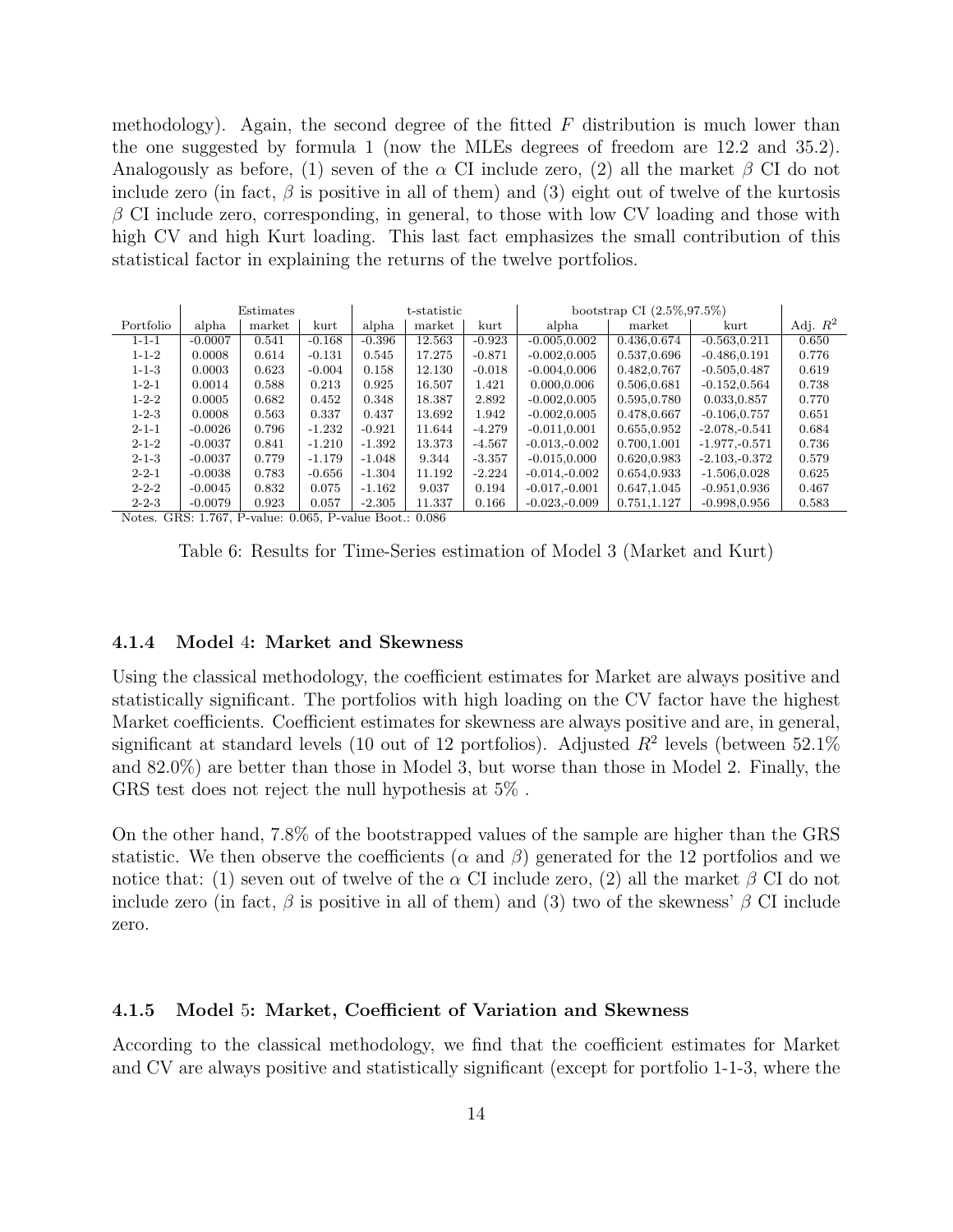|             |           | Estimates |       | t-statistic |        |       | bootstrap CI $(2.5\%, 97.5\%)$ |             |                 |            |
|-------------|-----------|-----------|-------|-------------|--------|-------|--------------------------------|-------------|-----------------|------------|
| Portfolio   | alpha     | market    | skew  | alpha       | market | skew  | alpha                          | market      | skew            | Adj. $R^2$ |
| $1 - 1 - 1$ | 0.0002    | 0.543     | 0.292 | 0.116       | 13.924 | 2.229 | $-0.003, 0.004$                | 0.461,0.645 | 0.070,0.602     | 0.663      |
| $1 - 1 - 2$ | 0.0022    | 0.600     | 0.516 | 1.661       | 20.448 | 5.228 | 0.002,0.007                    | 0.546,0.657 | 0.362,0.690     | 0.820      |
| $1 - 1 - 3$ | 0.0021    | 0.586     | 0.704 | 1.052       | 13.703 | 4.893 | 0.000,0.008                    | 0.490,0.676 | 0.439,1.010     | 0.689      |
| $1 - 2 - 1$ | 0.0019    | 0.551     | 0.309 | 1.276       | 17.242 | 2.877 | 0.001,0.007                    | 0.467,0.626 | 0.114,0.533     | 0.753      |
| $1 - 2 - 2$ | 0.0011    | 0.612     | 0.478 | 0.760       | 18.687 | 4.335 | $-0.001, 0.005$                | 0.513,0.700 | 0.269,0.693     | 0.789      |
| $1 - 2 - 3$ | 0.0023    | 0.489     | 0.784 | 1.561       | 15.590 | 7.430 | 0.002,0.007                    | 0.418,0.559 | 0.578,0.996     | 0.762      |
| $2 - 1 - 1$ | $-0.0004$ | 0.904     | 0.289 | $-0.126$    | 13.357 | 1.268 | $-0.007, 0.005$                | 0.746.1.065 | $-0.178.0.778$  | 0.635      |
| $2 - 1 - 2$ | $-0.0006$ | 0.928     | 0.637 | $-0.216$    | 15.306 | 3.121 | $-0.006, 0.005$                | 0.786.1.079 | 0.231,1.066     | 0.710      |
| $2 - 1 - 3$ | 0.0011    | 0.827     | 1.329 | 0.323       | 11.617 | 5.549 | $-0.004, 0.008$                | 0.665,1.003 | 0.847,1.878     | 0.639      |
| $2 - 2 - 1$ | $-0.0026$ | 0.839     | 0.177 | $-0.852$    | 12.762 | 0.801 | $-0.011, 0.001$                | 0.677,1.013 | $-0.344, 0.723$ | 0.610      |
| $2 - 2 - 2$ | $-0.0023$ | 0.775     | 0.943 | $-0.617$    | 9.635  | 3.484 | $-0.012, 0.003$                | 0.594.0.964 | 0.322,1.651     | 0.521      |
| $2 - 2 - 3$ | $-0.0040$ | 0.832     | 1.638 | $-1.471$    | 14.217 | 8.322 | $-0.013,-0.002$                | 0.684,0.978 | 1.244.2.090     | 0.747      |

Notes. GRS: 1.8035, P-value: 0.051, P-value Boot.: 0.078

Table 7: Results for Time-Series estimation of Model 4 (Market and Skew)

t-statistic for  $\beta_{CV}$  is 1.53). As in Model 2, the portfolios with high loading on the CV factor have a higher CV coefficients and Market coefficients have stabilized around 0.5. Coefficient estimates for Skewness are positive except for portfolios 2-1-1 and 2-2-1 and are, in general, significant at standard levels (9 out of 12 portfolios). Adjusted  $R^2$  ranges between 69.2% and 93.0% and reaches the highest values among the considered models. The GRS test does not reject the null hypothesis at 5% significance levels.

When using the bootstrap methodology, we find that 9.70% of the values of the sample are higher than the GRS statistic, so we cannot reject the hypothesis that all the  $\alpha$  are jointly zero. We then observe the coefficients ( $\alpha$  and  $\beta$ ) generated for the 12 portfolios we notice that: (1) four of the  $\alpha$  CIs include zero (mainly those with high CV and high Kurt), (2) none of the market  $\beta$  CIs include zero (in fact,  $\beta$  is positive in all of them), (3) two of the Coefficient of Variation  $\beta$  CIs include zero (portfolios 1-1-3 and 1-2-3) and (4) only three of the skewness  $\beta$  CIs include zero.

### 4.2 Cross-Sectional regression

The only model that we consider in the present section is Model 5. Its GRS statistic (see Table 9) suggest that we cannot reject that all  $\alpha s$  are jointly zero and further it registers the highest explained variability. Additionally, CV and Skew are statistically significant in most of the portfolios.

We use the βs estimated in Table 9 to examine if the factors are priced on the cross-section of returns. We must take into account that despite the fact that we are working with portfolios, risk premia will be estimated from the estimated coefficients, which can lead to an important bias, especially if the model is not well specified.

The highest risk premium is the Market one, which is 0.0102, while the CV premium is estimated as −0.0015 and Skew premium is −0.0026. As a consequence, returns depend positively on the Market, and negatively on the CV and skewness factors. The reported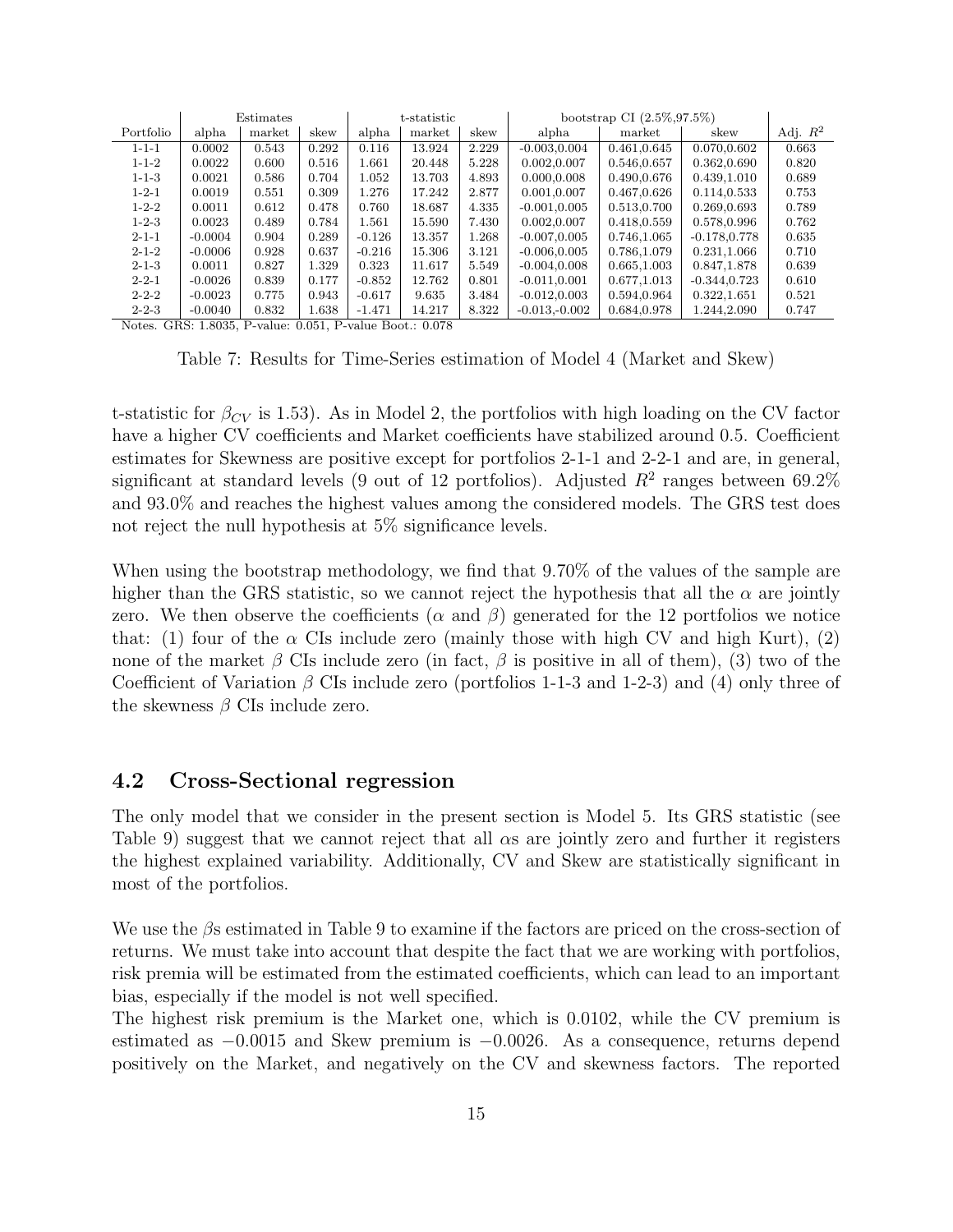|        |           |           | t-statistic |                         |
|--------|-----------|-----------|-------------|-------------------------|
|        | Estimate  | <b>FM</b> | CS.         | bootstrap basic 95\% CI |
| Market | 0.0102    | 2.0582    | 1.4853      | 0.0039, 0.0245          |
| CV     | $-0.0015$ | $-0.5816$ | $-0.4020$   | $-0.0070, 0.0039$       |
| Skew   | $-0.0026$ | $-1.807$  | $-1.2878$   | $-0.0006, -0.0060$      |

Table 8: Results for Cross-Sectional estimation of Model 5

t-statistics (which in the case of the CS ones include the Shanken correction as in Shanken (1992)) suggest that none of the factors are significant at conventional significance levels. However, bootstrap intervals indicate that Market and Skew  $\lambda$ s are significantly different from zero (at 5% level) contributing significantly to the model. The non significance of CV may be related to some multicollinearity problem. Note that the correlation between the market and the CV is around 0.6 (see 2). However, we cannot reach the same conclusion for the CV factor, we still consider the current model (Model 5) superior to the other ones due to the superior explanatory power of its associated time-series regression models.

# 5 Conclusions

We have defined three factors based on several statistical moments of stock prices. That is, the factors do not rely on external data and thus can be used at any market. Based on them and in order to evaluate their relevancy, we have built 12 portfolios, and conducted a time-series and cross-section regression analysis.

In order to overcome the limitations of the classical tests commonly used in the factor-model literature, due to the strong assumptions about the data, we have proposed a block bootstrap inferential procedure. This procedure accounts for both potential cross sectional and time series correlation among returns and factors, while it allows to run all usual tests in factor models (GRS test on the intercepts of TS regression, test on the TS regression coefficients, and test on the CS regression coefficients).

The introduced technique has been used with data from several European stock markets which does not fulfill the requirements of the classical inferential techniques. After testing several models, we propose one with three factors: market, skewness, and CV. This model has some drawback, which we conjecture that can be due to multicollinearity, but an important explanatory power. In general, the model performance seems reasonably good in such a turbulent economic period in the Euro zone.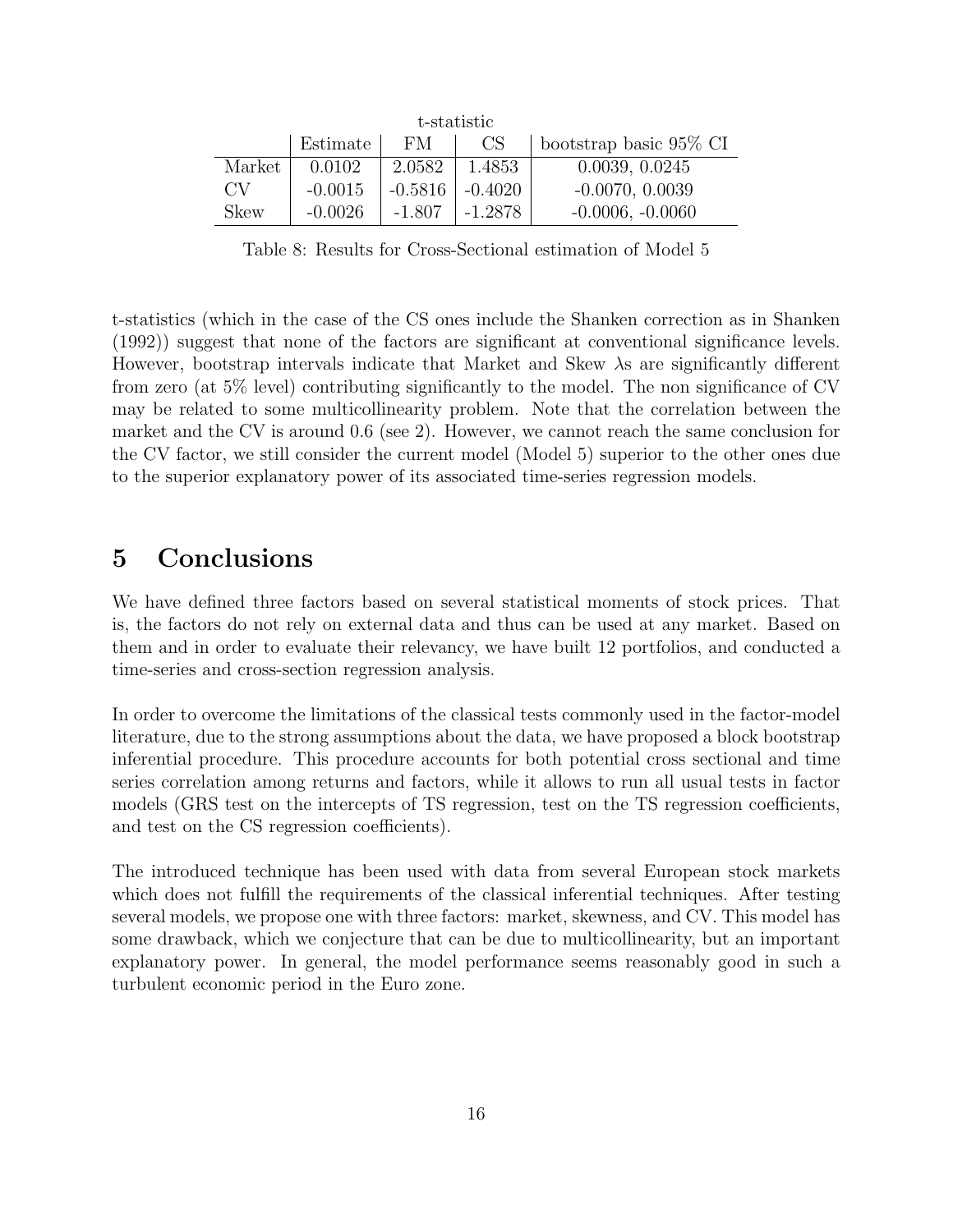# References

- Carhart, M. (1997). On persistence of mutual fund performance. The Journal of Finance 52, 57–82.
- Efron, B. (1972). Bootstrap Methods: Another Look at the Jackknife. The Annals of Statistics 7, 1–26.
- Fama, E. and K. French (1992). The cross-section of expected returns. The Journal of Finance 47, 427–465.
- Fama, E. and K. French (1993). Common risk factors in the returns on stocks and bonds. Journal of Financial Economics 33, 3–56.
- Fama, E. and K. French (2010). Luck versus skill in the cross section of mutual fund returns. The Journal of Finance 75, 1915–1947.
- Fama, E. and J. MacBeth (1973). Risk, Return and Equilibrium: Empirical Tests. Journal of Political Economy 81, 607–636.
- Feng, G., S. Giglio, and D. Xiu (2019). Taming the Factor Zoo: A Test of New Factors. http://dx.doi.org/10.2139/ssrn.2934020.
- Gibbons, M., S. Ross, and J.Shanken (1989). A test of the efficiency of a given portfolio. Econometrica 57, 1121–1152.
- Grané, A. and H. Veiga (2008). Accurate minimum capital risk requirements: A comparison of several approaches. Journal of Banking and Finance 32, 2482–2492.
- Jensen, M. (1968). The performance of mutual funds in the period 1945-1964. The Journal of Finance 23, 389–416.
- Kosowski, R., A. Timmermann, R. Wermers, and H. White (2006). Can mutual fund "stars" really pick stocks? New evidence from a bootstrap analysis. *Journal of Finance 61*, 2551– 2595.
- Kristjanpoller, W. and C. Liberona (2010). Comparación de modelos de predicción de retornos accionarios en el Mercado Accionario Chileno: CAPM, Fama y French y Reward Beta. EconoQuantum 7, 121–140.
- Lintner, J. (1965). The valuation of risk assets and the selection of risky investments in stock portfolios and capital budgets. Review of Economics and Statistics 47, 13–37.
- Markowitz, H. (1952). Portfolio selection. The Journal of Finance  $\gamma(1)$ , 77–91.
- Miller, M. and M. Scholes (1972). Rates of return in relation to risk: a reexamination of some recent findings. In M. E. Jensen (Ed.), Studies in the theory of capital markets, New York. Praeger.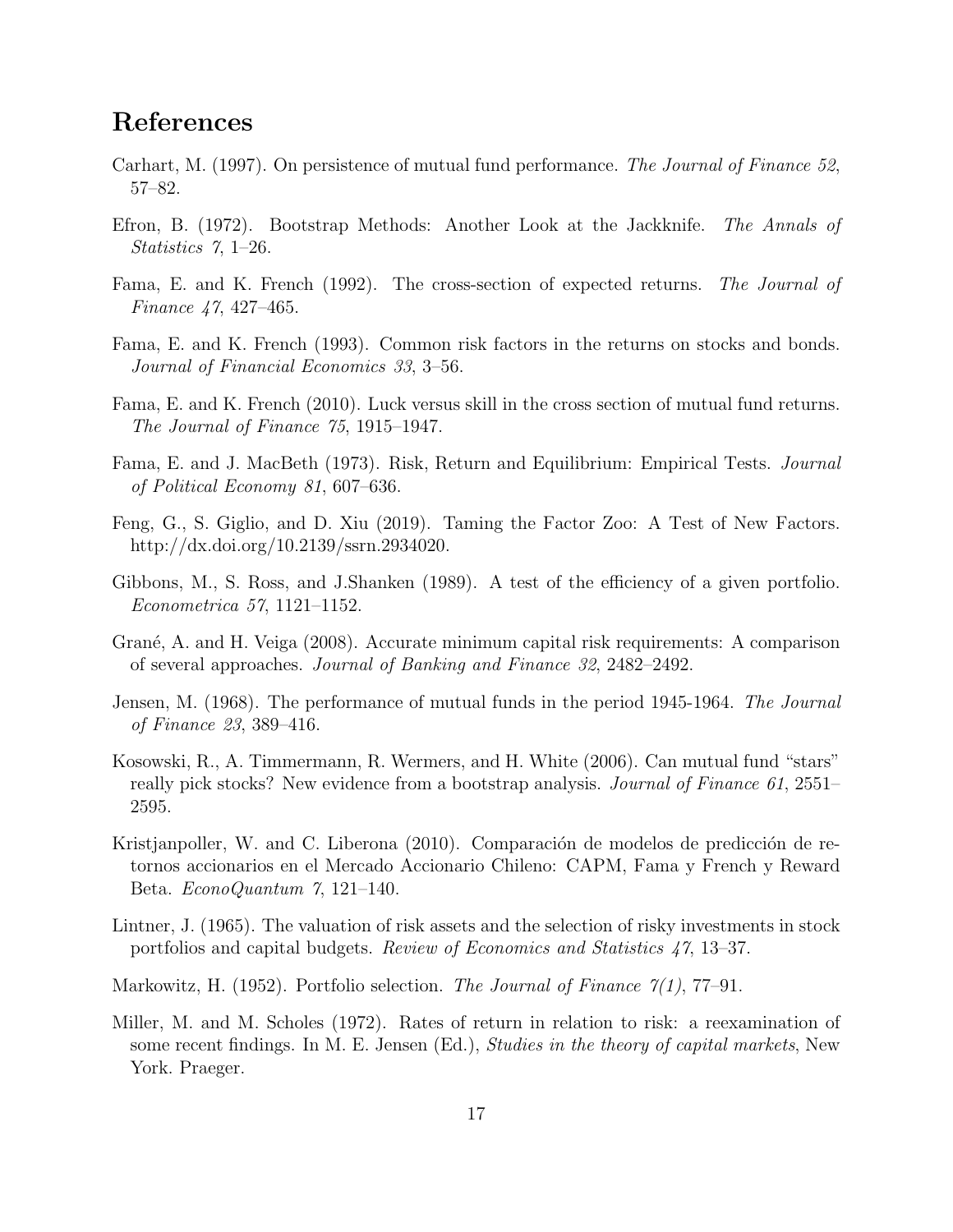Mossin, J. (1966). Equilibrium in a Capital Asset Market. Econometrica 34, 758–783.

- Ramos, S., A. Taamouti, H. Veiga, and C.-W. Wang (2017). Do investors price industry risk? Evidence from the cross-section of the oil industry. Journal of Energy Markets 10, 79–108.
- Shanken, J. (1992). On the estimation of beta-pricing models. The review of financial studies 5, 1–33.
- Sharpe, W. (1964). Capital asset prices: a theory of market equilibrium under conditions of risk. The Journal of Finance 19, 425–442.
- Sørensen, L. (2009). Testing mutual fund performance at the oslo stock exchange. http://dx.doi.org/10.2139/ssrn.1488745.
- Soumaré, I., E. Aménounvé, O. Diop, D. Méité, and Y. N'Sougan (2013). Applying the CAPM and the Fama-French models to the BRVM stock maket. Applied Financial Economics 23, 275–285.
- Viale, A., J. Kolari, and D. Fraser (2009). Common risk factors in bank stocks. Journal of Banking and Finance 33, 464–472.

# Appendix